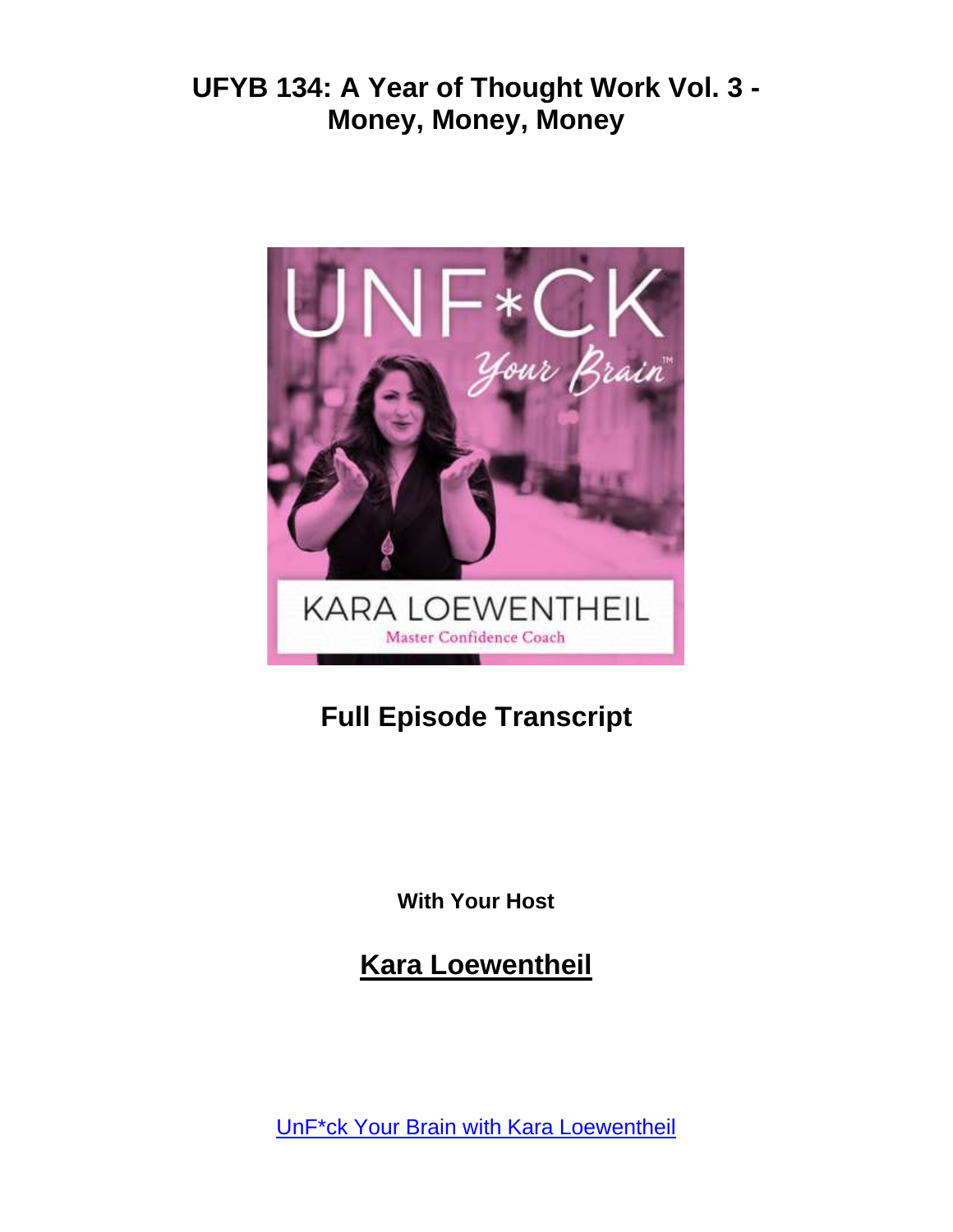Welcome to *Unf\*ck Your Brain*, the only podcast that teaches you how to use psychology, feminism, and coaching, to rewire your brain and get what you want in life. And now here's your host, Harvard law school grad, feminist rockstar, and master coach, Kara Loewentheil.

Hello my chickens, I have such a special treat for you today, I'm so excited about this. So I know that we are in some times of economic uncertainty for some of you. And I think that money and economics is one of the places that people don't even realize that their thoughts are thoughts. Like our money mindset seems to us, it's like a gecko that feeds and like camouflages itself, right, feeds into the background. We're so sure that our thoughts about money are circumstances, not thoughts, especially because they're often echoed by the people around us.

And so having done like an episode or two recently about money, and your worth, and your value and how to think about that. I also really wanted you all to hear from some of my students who have used thought work to make more money. And what I love about these different stories is that they are so different, like completely different fields.

I think we have a life coach. We have someone from the corporate world. We have a massage therapist. We have a money coach, like so many different areas, so many different kinds of economics and economies. And all of them have used thought work, and what they have learned in The Clutch to really change their money mindset. And what that really means is changing their thoughts about how easy or hard it is to make money, how you can make money. What determines how much money you make, right? Whether it's okay to want to make more money, right?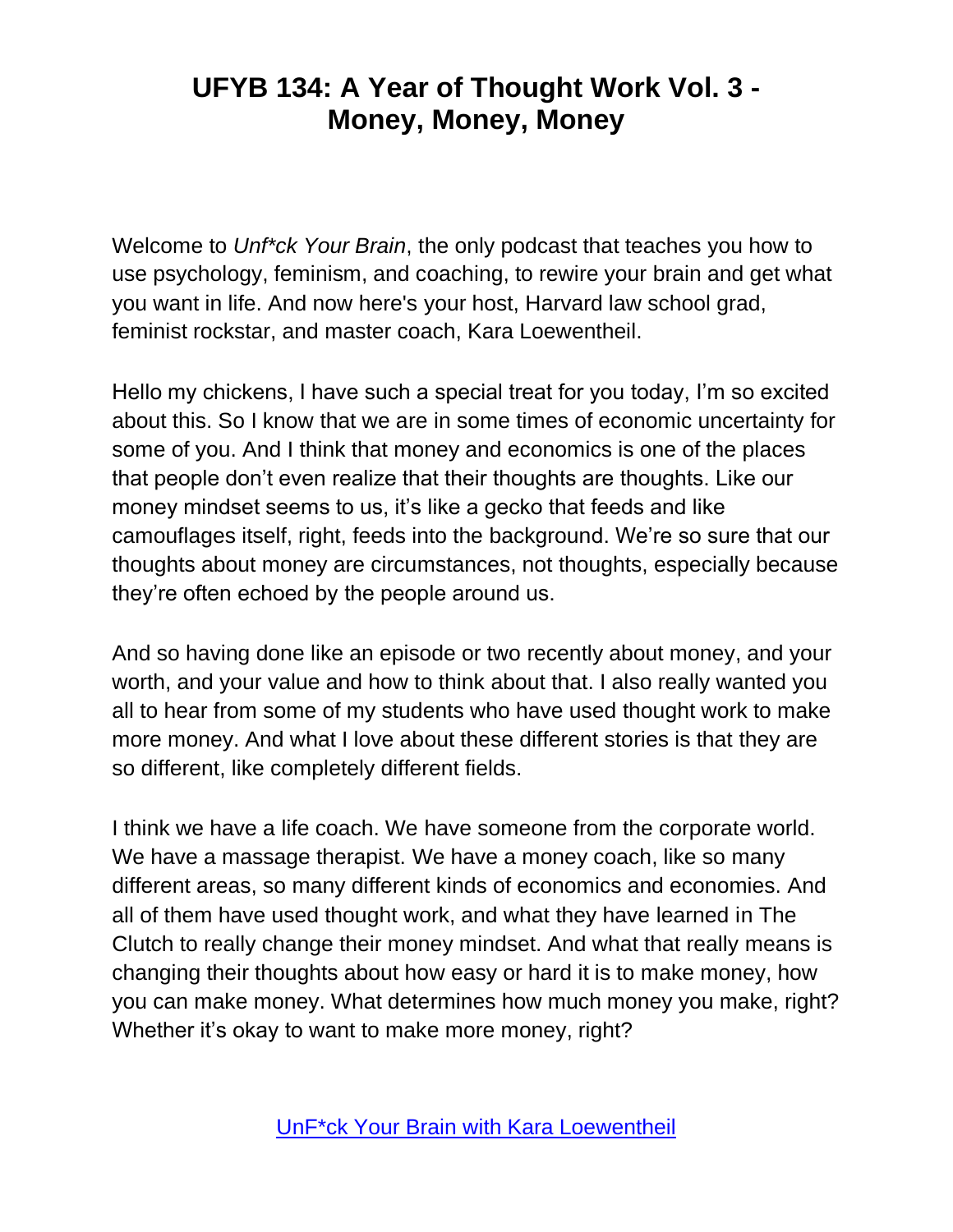A lot of us have a lot of internalized shame about wanting to make money. And I get feedback all the time that I shouldn't talk about money or how much money I make or that, you know, that that's inappropriate or whatever it is. And I am like, women need to all be thinking and talking about how to make more money, if that's something they want to do, right? You do not hear quite as much pushback, I don't think, around most male entrepreneurs who talk about making money.

So I interviewed several of my Clutch students who have been in The Clutch for a while. I think all six months, and most of them, a year, I think, who have used this work to increase their earnings, increase their revenue, be able to change their job structure. Like all different ways that they have changed how they think about money. So this episode is for anyone who doesn't make as much money as they want, wants to have more money, has a lot of conflicted feelings about money.

In fact I think it'd be super interesting if you started listening to this intro and you got really turned off and upset that I was talking about making more money, is a great episode for you to listen to. You learn a lot about your thoughts. And we really dig into like all the juicy details of the amount of money they've made and what's changed, and how their thinking has changed, and all of it, it's so good.

So you get to listen in on that conversation. And if you want to work on your own money mindset, The Clutch is how. So you can join us at unfuckyourbrain.com/theclutch. Or you can just text or email to +1347 934 8861 and we will send you a link and you can get in there. Learn how to change your thoughts, learn how to coach yourself and learn how to make more money, as one of the – you'll hear one of my…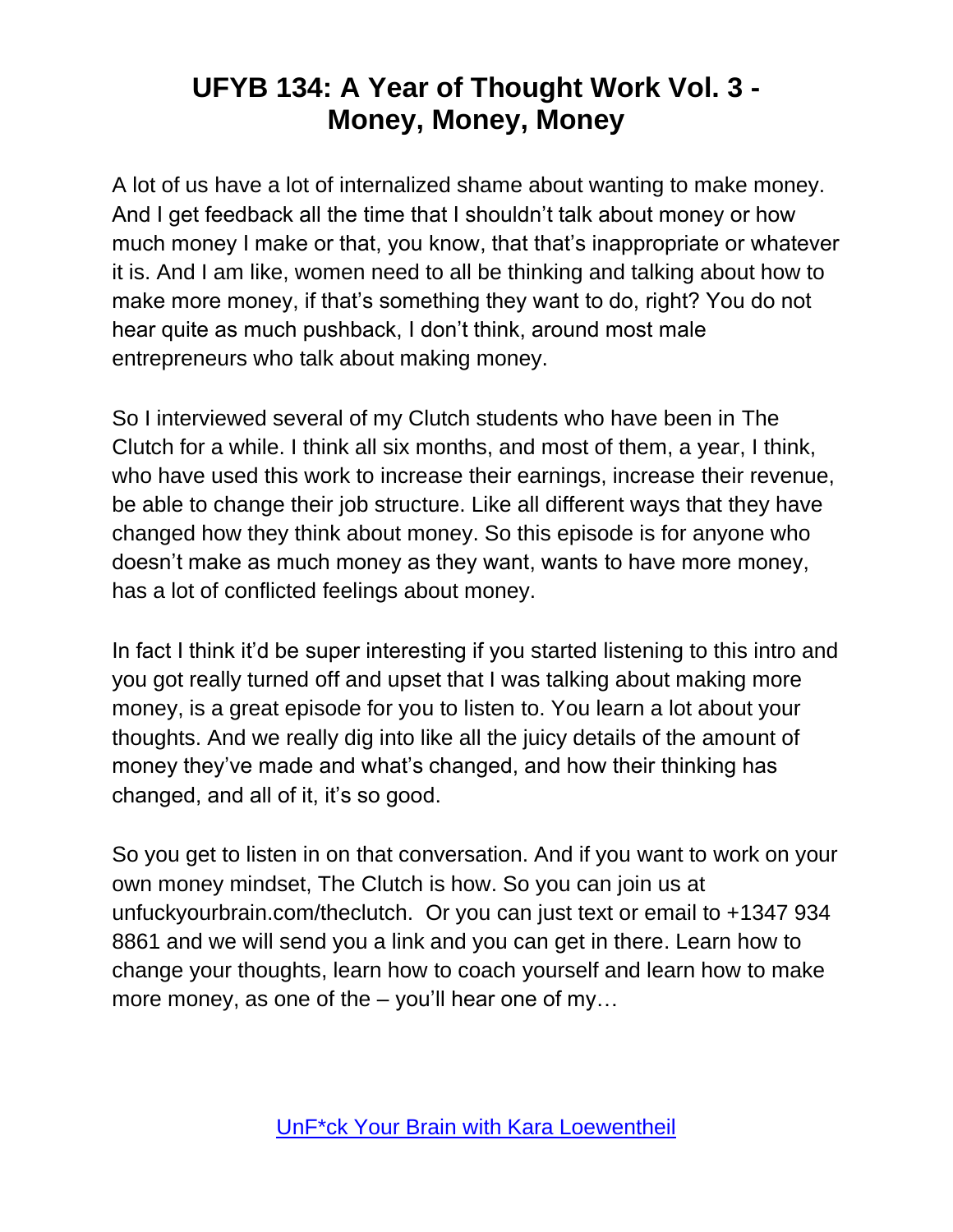One of the students that I am interviewing in this episode says that her mantra was double the money in half the time, so good. And it turned out that she tripled her revenue, tripled her income. That's the kind of shit that you learn when you learn how to manage your mind.

So come join us, unfuckyourbrain.com/theclutch or text or email to +1347 934 8861. And without further ado you can listen in to these interviews and learn all about how to change your thoughts about money.

I would love to hear from maybe each of you, or however many of you want to share this, kind of what you feel like your money mindset was like before you joined The Clutch. Like what was the starting point for how you were thinking about money or relating to money, or what was your relationship with money like?

**Katrina:** I actually did a thought inventory.

**Kara:** Alright, awesome.

**Katrina:** Yeah, I went back. I had to go back to my notebooks and find it. So I actually have a list of 12 unintentional thoughts. And then I wrote my intentional ones to counter them.

**Kara:** Okay, awesome.

**Katrina:** I'll give you the key ones.

**Kara:** Okay, that sounds good.

**Katrina:** The ones that are really prominent, instead of all 12. I've never had much money. I'm afraid of what money will do to me if I have a lot and I

[UnF\\*ck Your Brain with Kara Loewentheil](https://unfuckyourbrain.com/podcast/)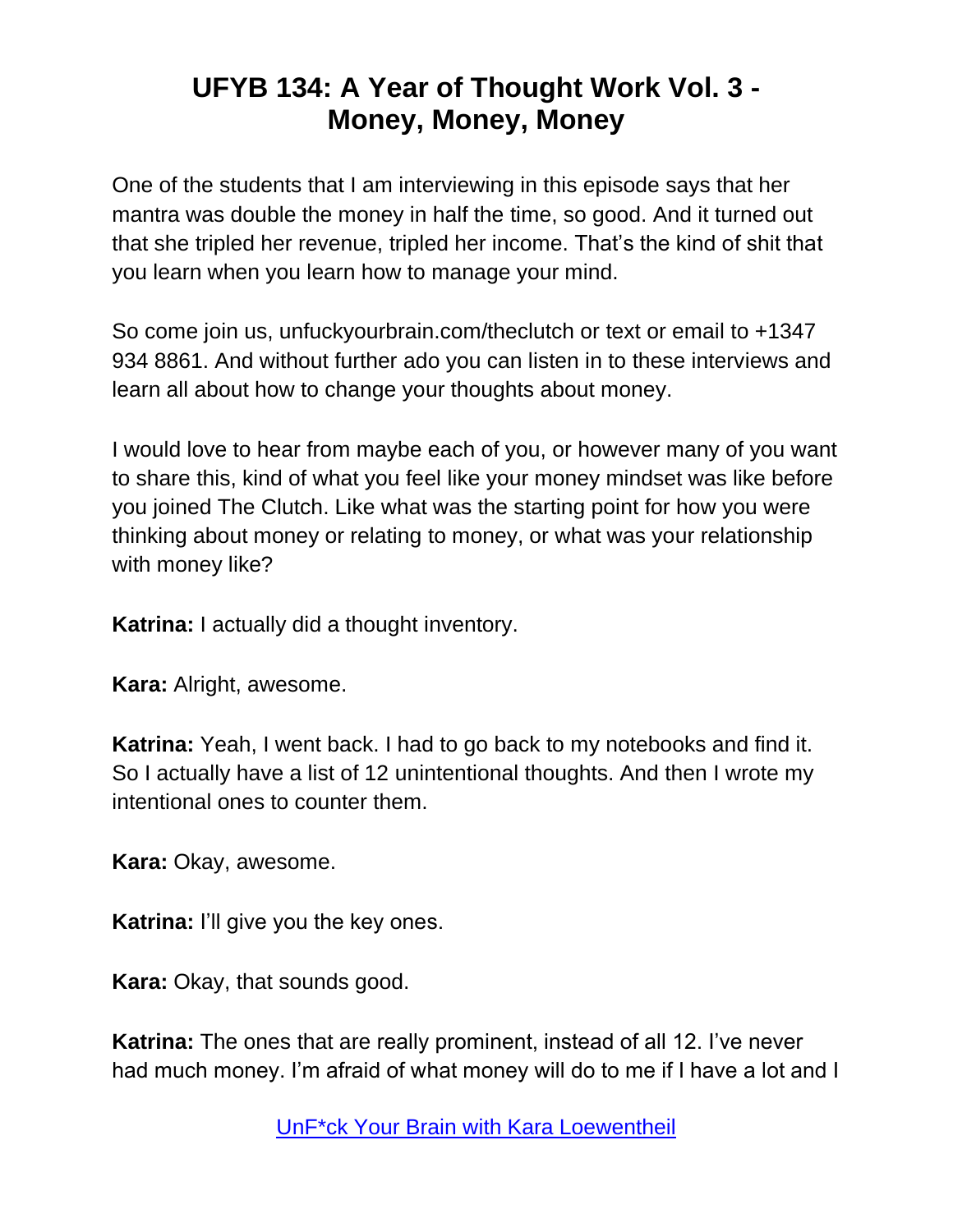don't know how to handle too much money. I don't want to be scrutinized. And if I'm successful I will be scrutinized. I don't want to choose the wrong career; it will have been a waste of time. I'll be too busy and hate it. Which was basically, I'll have to work too much in order to make a lot of money.

**Kara:** I think a lot of people think that.

**Katrina:** Yeah, a waste of time and a waste of resources and whatnot, those were pretty key.

**Kara:** Yeah, so how did those feel, did you feel awesome with just less?

**Katrina:** No, I felt horrible. It was so anxiety inducing, yeah, they were real bad.

**Kara:** Okay, I love it. Kelly, I'd love to hear sort of where you started. I'm sure the listeners are going to identify with a lot of that.

**Kelly:** So my money and my insight was all about cheers and fears, like it was scarcity.

**Kara:** It's like a band name, Cheers and Fears.

**Kelly:** Yeah, it was scarcity. It was like, even when there was enough, there was never enough, right? It was like it didn't matter whether there was \$1,000 in the bank or \$10,000 in the bank. It was never enough; it was always going to leave. And I have a really corporate background. I worked at Apple before I became a coach. So even with the security there, tears and fears and scarcity. But also really hustle-y having to work really, really hard, like 80 hours a week, plus being a single mum. And it still wasn't good enough.

[UnF\\*ck Your Brain with Kara Loewentheil](https://unfuckyourbrain.com/podcast/)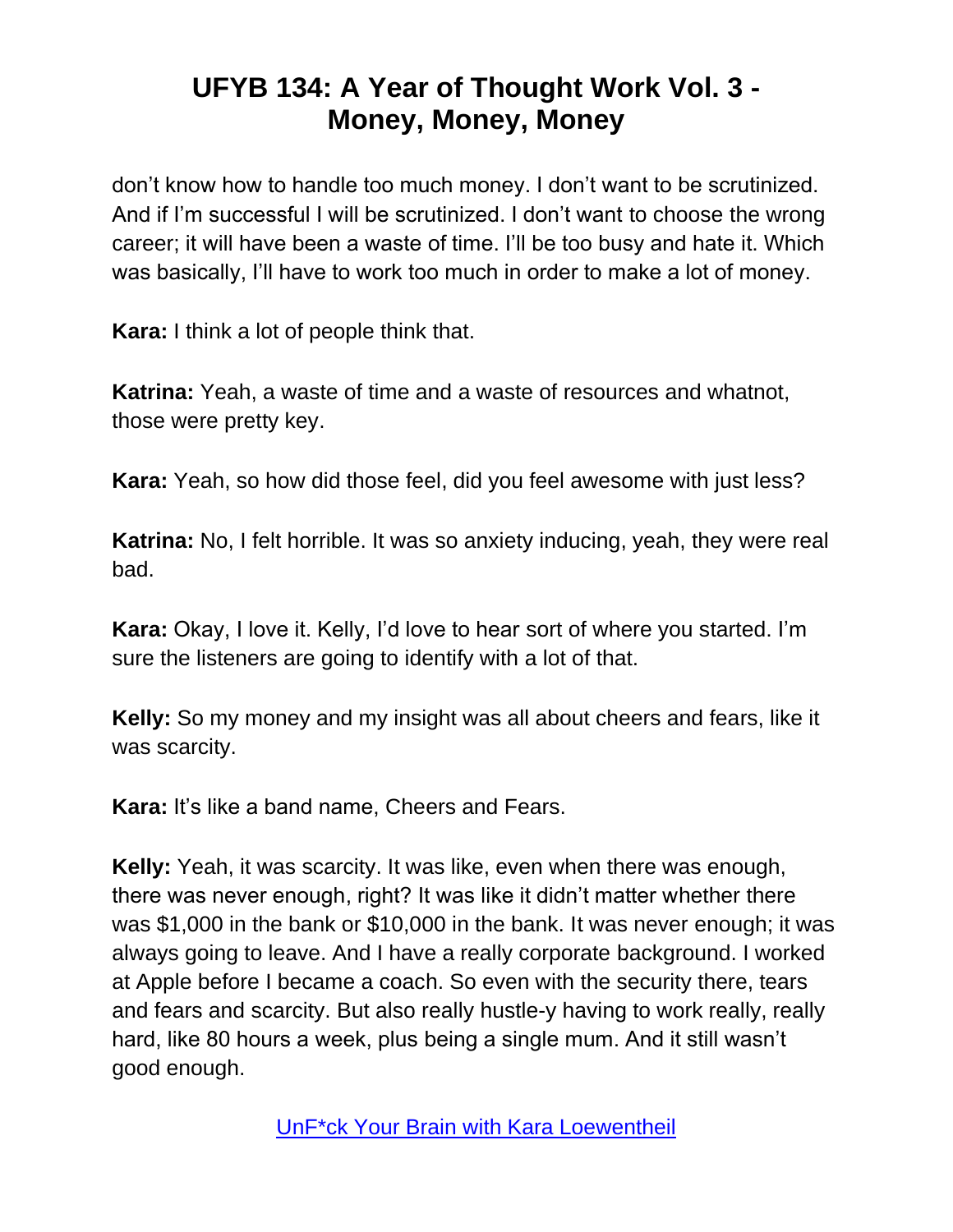And then when I left corporate, I carry that with me into coaching with overdelivering, and value, and worthiness. Like it goes so beyond money, money's just the starting point. But like my overall mindset was tears, fears, never enough no matter what the dollar amount was. And then over-deliver, this many hours, it's not good enough, I mean all of them, all of it.

**Kara:** Yeah, and I think that's so common, right? People will set goals and then sometimes they can white knuckle their way to the goal. But then all of a sudden once they get there, they're like, "Oh, it still doesn't feel like enough," and I have to set the next goal, right? So like some people get paralyzed by their money mindset and they can't make any money. And then some people are making money, not as much as they could, but they're like because they're suffering the whole way. But then it doesn't even matter because they get there and it still doesn't feel like enough.

**Kelly:** Yeah, there's no relief. There's no relief, it's never enough, it's never good enough, all of it.

**Kara:** Yeah, I think that's so common too. What about you, Rachelle?

**Rachelle:** I've always believed that like I did a great job managing money. Like the money that I made I felt like I was really on top of managing how it was coming in. But what's new to me is realizing that I can control the money I make by – not by my education. And not by how long I've been in my career and not by my hierarchy structure at my organization. But like it's my thoughts that were limiting how much I created. So I was always trying to like live with the money that I had. I was completely ignoring the other side of I could make more, so I could do more with what...

**Kara:** Yes, that's such a good point. Yeah, I think some people are like I'm a great budgeter. Since I can't control how much money I make, and I can't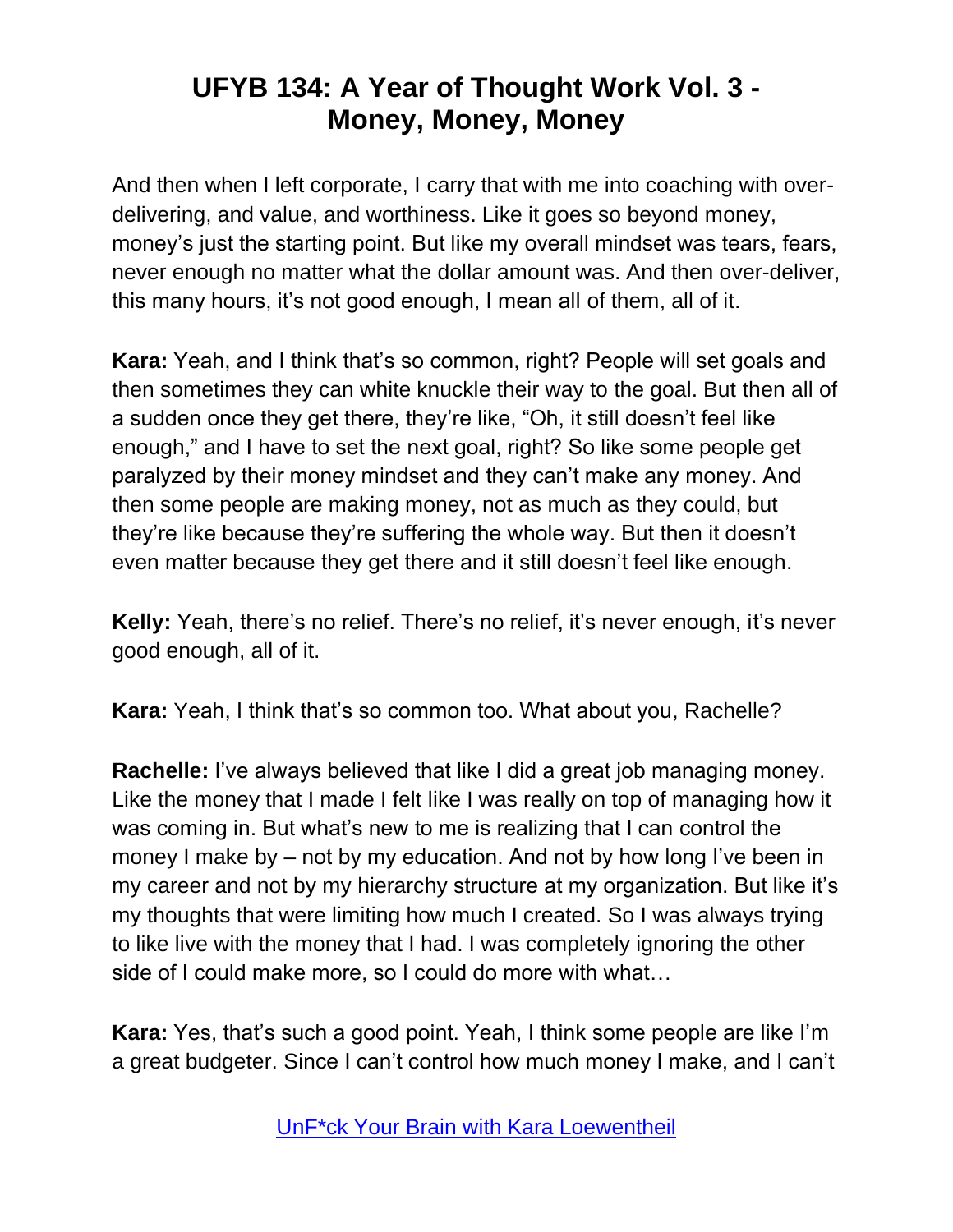make that much, or I can't make as much as I want, I'm just going to be really good and very thrifty with what I have. Which is like not that being thrifty is a bad thing. But as you say, it's like only half of the equation, right?

**Rachelle:** Right. And even further than that, because I wasn't just thrifty, like I would always classify myself as somebody who's "staged to splurge," kind of make sure I was doing the things I wanted to do in my life. But I was saving and then splurging, and then saving and then splurging. And I did like continuously ask for raises. And I did like go through like I thought that I needed to do. But always making it mean something about me, like if I didn't get the raise it meant that I wasn't a good enough employee.

And I thought, you know, I had to incrementally, so I'm still working on that a lot. But I think the biggest thing for me, I remember specifically being coached on this and saying how much money I wanted to make for the year. And feeling like just wanted to evaporate into thin air after I said it. Like I nearly laughed, and it was like I didn't feel like judged or like – but it was just like you just totally giggled. And I'm like you for sure can make that much, [inaudible] a lot dumber than you, [crosstalk] than that, so you for sure.

And I was just like, if Kara thinks I can... maybe I can, so like you sharing your story, and your money story. And the Scrooge McDuck on the coins, like all of that opened up a whole [inaudible].

**Kara:** Scrooge McDuck. You have to join The Clutch to find out what that means, our super secret money technique, and, Nicole, what about you?

**Nicole:** So, you know, as you started this conversation and said, "Tell me about your thoughts?" Can I tell you that my body got – I just got anxious, because I started thinking those thoughts again?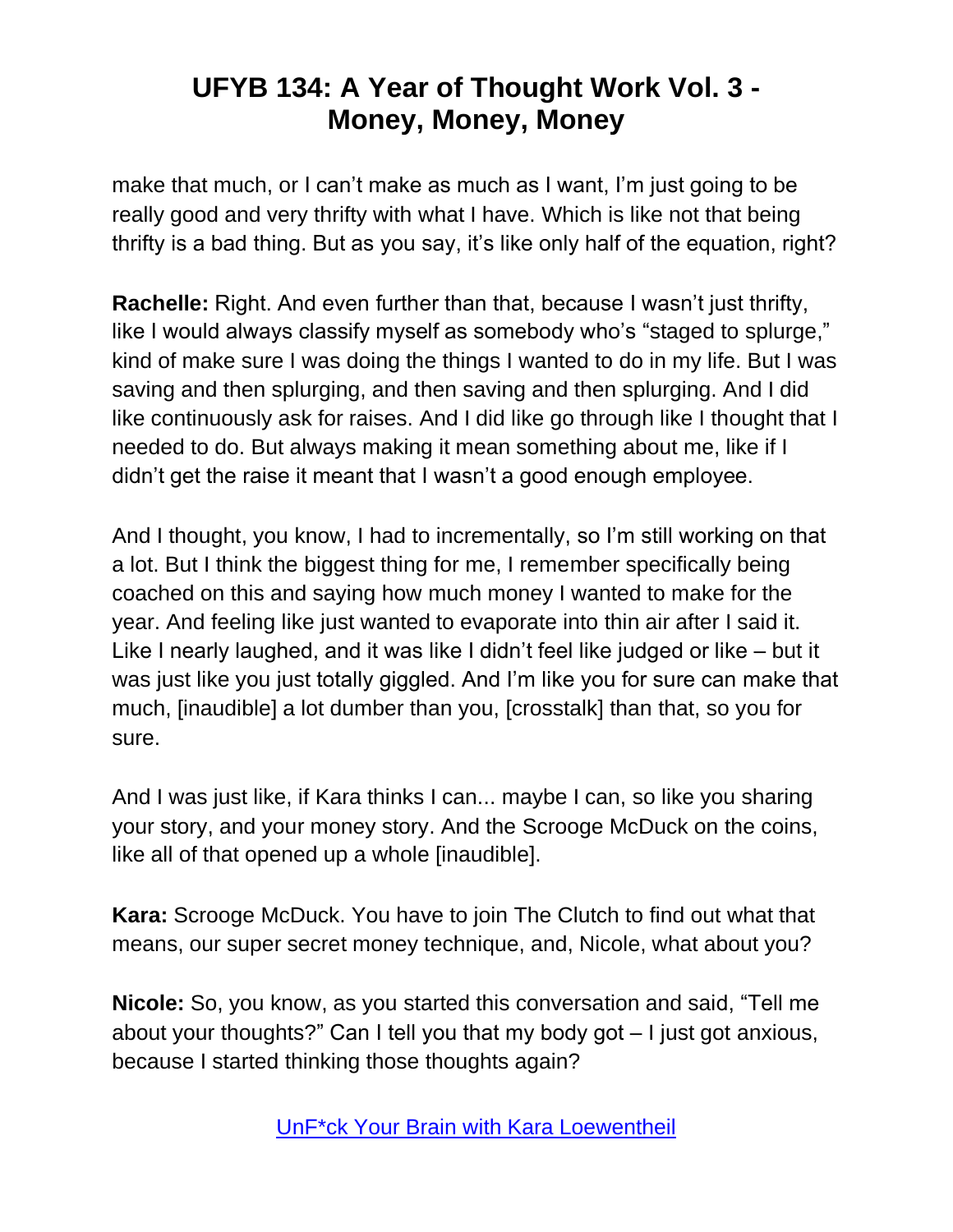**Kara:** It's so interesting.

**Nicole:** So that's horrible. So the thoughts were of literally being controlled by having to work, and having to work in a job and like I'm holding my heart here, yeah? And it was as simple as that, is I have to have this job, this very well paid job. And if I don't have it I won't earn money and I can't do it myself. And I had – just had my second kid. So that was, I felt, so constrained and not being around my kids. And having to be in an office and having to be on call the whole time. And having to do reports to the board, and it wasn't what I wanted to be doing.

I left England to move to Australia to change my life. And I found myself back in that life again.

**Kara:** It's crazy how that works, that's like you bring your brain with you and just show up in the same place, right?

**Nicole:** Yeah, yeah, yeah, it was. And so that was it, I just felt controlled by someone else.

**Kara:** It's like I want to make money, even though I am, but then I have to be beholden to other people. And I feel kind of like a victim or trapped by that. It's like those golden handcuffs, totally.

**Nicole:** Yeah. And I felt guilty because I was earning a lot of money, I had a big job. And then I felt guilty for feeling that, and felt confused, so, all of those feelings going together, but not wanting to be in that life. I'm wanting to be a mum because I came to be a mum older in life, so really wanting to be around the kids. Yeah, and then I had this whole idea of rethinking, rethinking and actually intentionally thinking, and that was really powerful.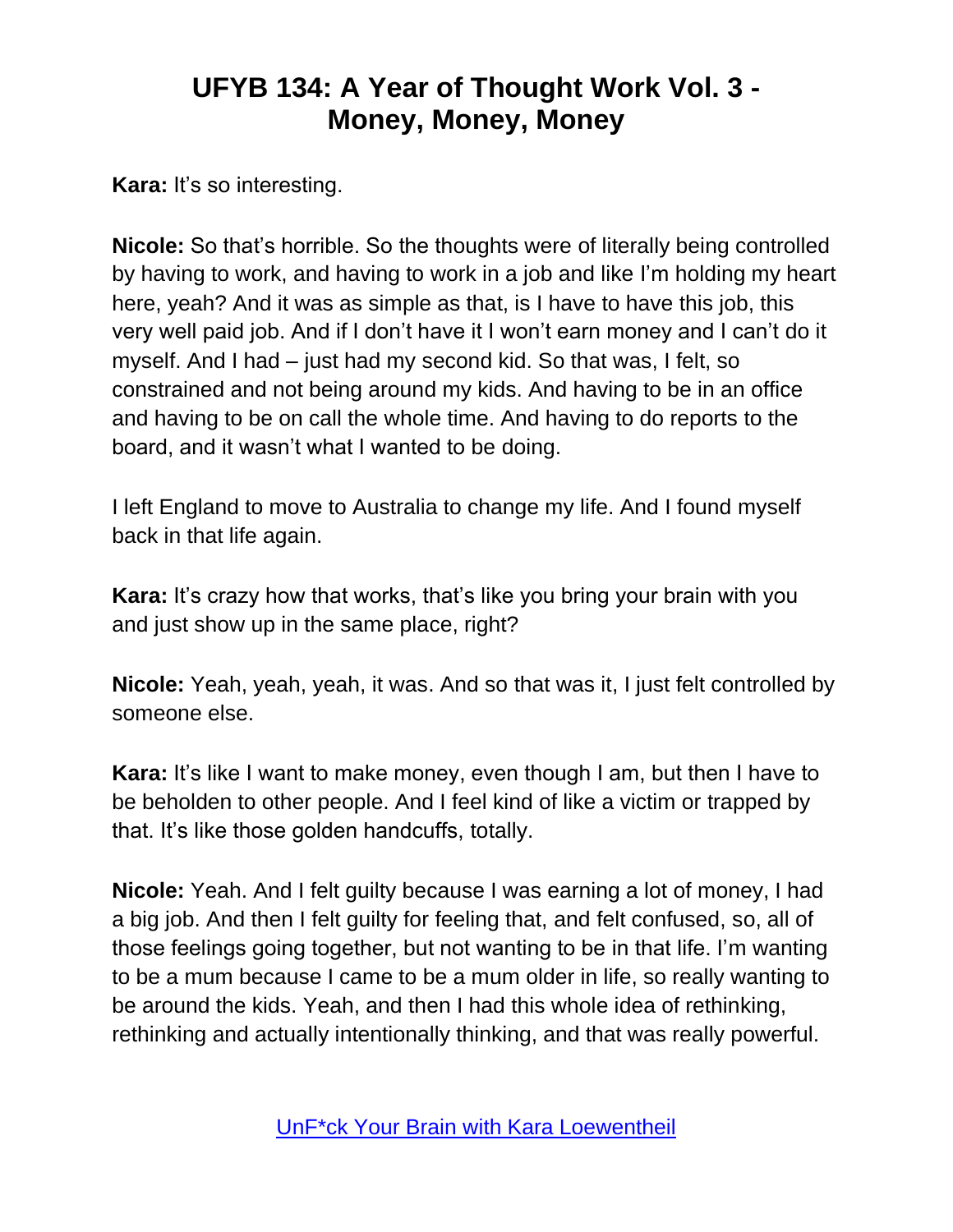**Kara:** What would you say is your money mindset now compared to what it was then?

**Nicole:** Completely different. And it's actually had to – because of circumstances, it's had to evolve even before, for the last couple of weeks, but. So my money mindset was completely, and it was something I just kept on saying to myself and to everyone else. I think in my head it was, like this sounds arrogant, but I kept on saying it, which was, "Half the amount of work, double the amount of money." But that was all I said, that was it.

**Kara:** Yeah, I love it. I love that. It's so good.

**Nicole:** It was it. And can I tell you? Within – and so I quit my job.

**Kara:** That's what happened?

**Nicole:** Yeah. No, completely, three times. I'm not just saying that, it was amazing. I quit my job properly in November. And literally through selling products, selling myself, and recreating the way I did things, doing things quicker. Literally within between November and March, I had probably made my salary for the year that I'd made the year before, myself.

**Kara:** Amazing.

**Nicole:** And that was really allowing myself to just be creative. And allowing myself to work in flow, and it was – and two kids, and did not work during the day, never.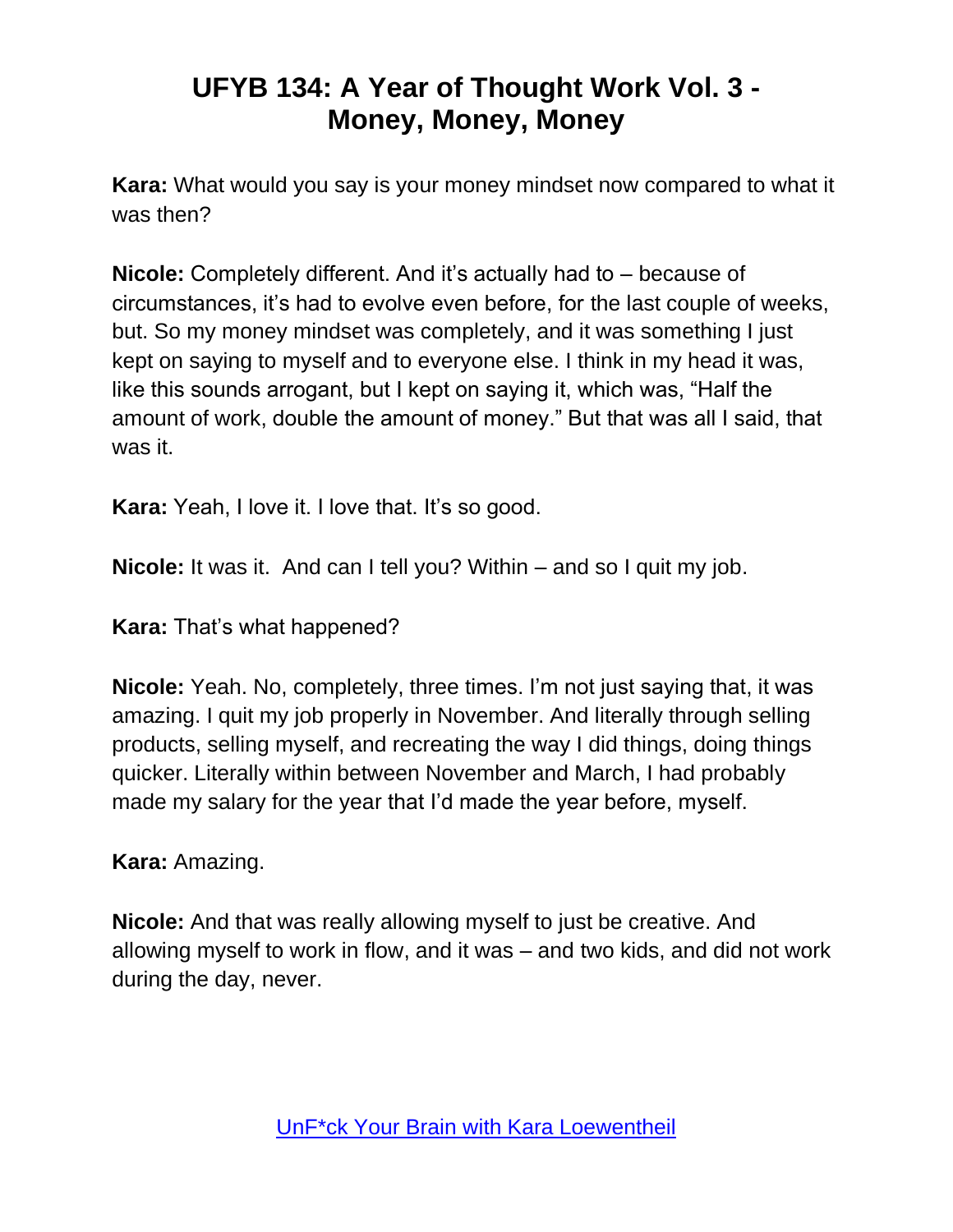**Kara:** Amazing. That's how powerful one thought can be, right? One thought can change your whole life, twice as much money in half the time. You're just 100% committed to that thought and that's the result you got.

**Nicole:** Completely. And people looked to me like I was insane.

**Kara:** Of course.

**Nicole:** And more recently and this is why it's evolved, and allowed me to have this time is my father passed away. And I just said, "Do you know what, no work, I'm not taking on any work, I'm not doing anything. And however long it takes, I'm taking time out." So again, yeah, I will come back stronger. I can work whenever I want, that's fine.

**Kara:** And you created the ability to do that, right? You created your whole – your income in three months, like it gives you those options, right? And we always say like, "Money's not going to turn you from an unhappy to a happy person. But it's certainly convenient and gives you more options, right? It gives you the space to do that.

And I love that, you know, you said, "People thought you were crazy." Like I always I know I'm onto a good thought when I'm like, what if somebody heard this? Am I allowed to just think this? Like is someone going to come and tell me that I'm not allowed to do all of this?"

**Nicole:** I kept on thinking that this was a secret nobody told us. Like why did no one tell us this? It's really obvious.

**Kara:** That's what I thought when I discovered thought work in the first place. I was like you mean I can just change my thoughts? Why did no one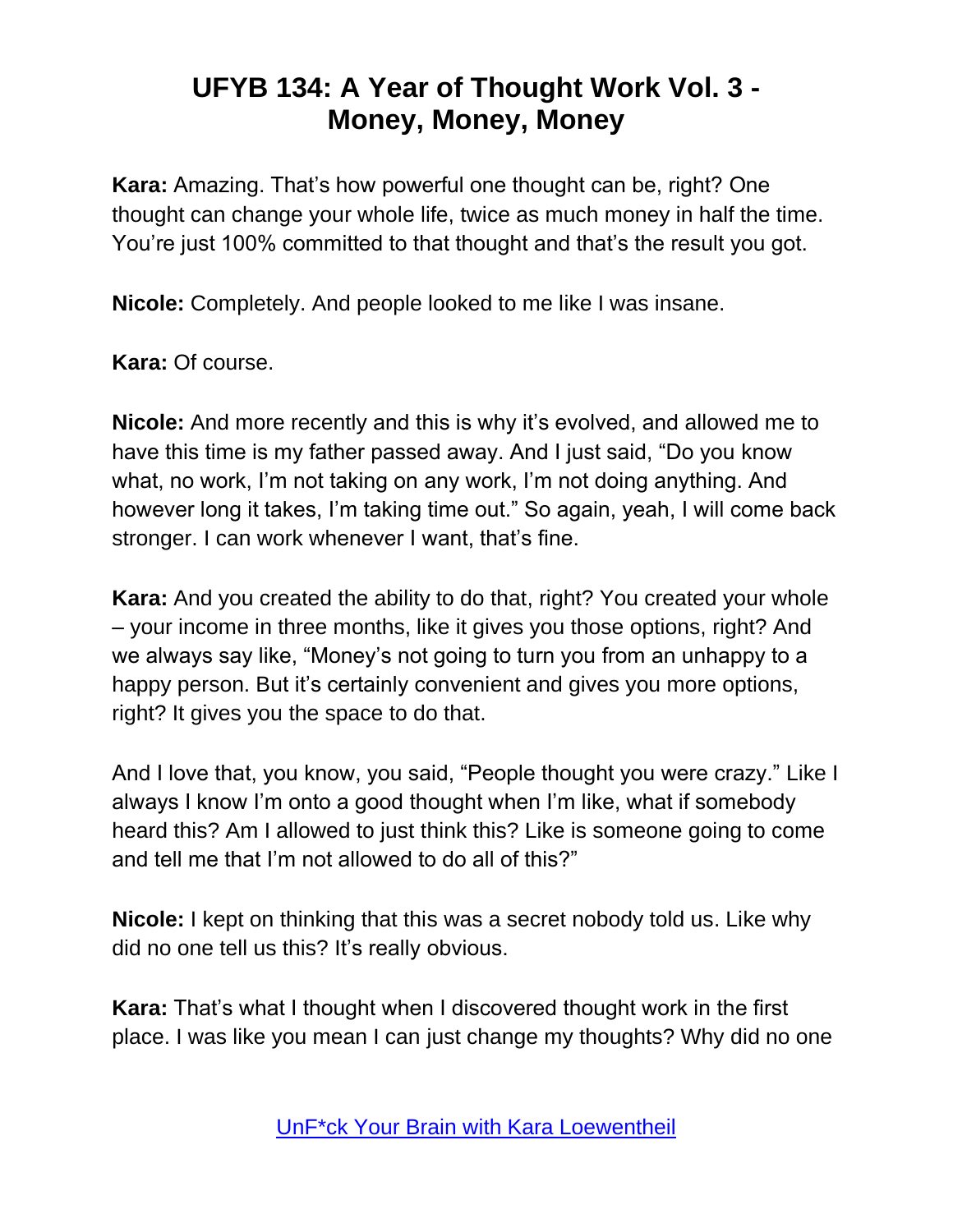– there should have been a memo in first grade, like why did I not get the memo? Yeah, it's so good.

**Nicole:** Yeah, completely. Completely.

**Kara:** So I'd love to hear from some of the rest of you what your money mindset is like now. And then I'm going to ask to hear from some of you like what changed, or what was the biggest change for you? But just kind of what does your relationship with money feel like now compared to what it used to? Kelly, do you want to?

**Kelly:** Yeah. I really was entrenched in like having to work hard. I wrote down Nicole's thought, half the amount of work, twice the amount of money.

**Kara:** Yeah. No, no, no, we want it the other way around, [crosstalk] money.

**Kelly:** I wrote that shit down, it's on my paper now. And I agree, Kara, what were you saying how like I always know when I'm onto a thought when it's like, oh, can I do that? Or other people don't necessarily do think I'm crazy. And then through thought work, what I have come around to is my mind creates money for me. And that looks so far beyond, like I had to really work for that belief. I had to work for that belief and seek proof and go prove myself right over and over again. I still work for that belief today.

That's my new mindset, is it's not about having to work harder. It's all about being able to use my mind creatively to make money for me. My mind makes money for me.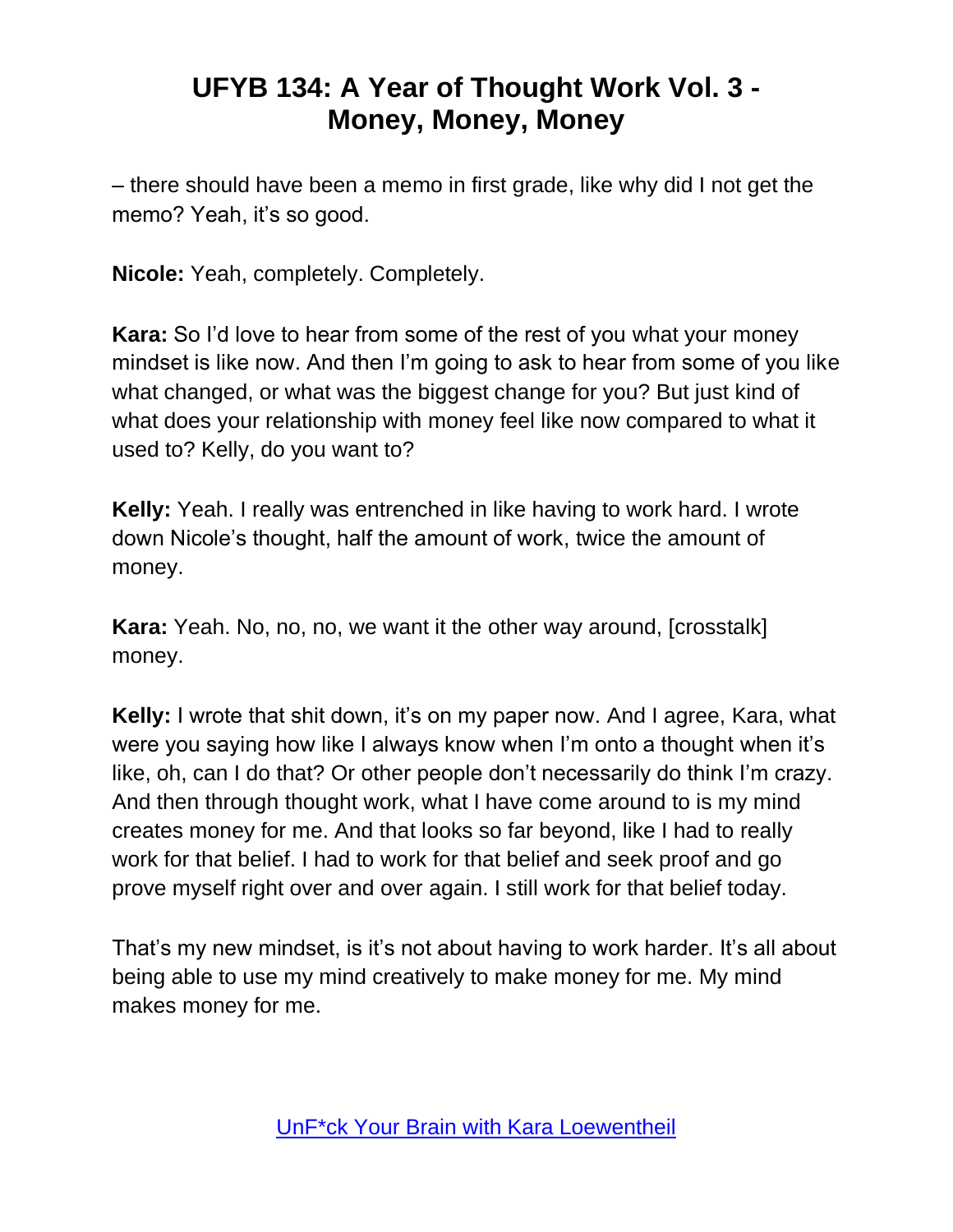**Kara:** What's like – of course we're always most proud of the work we do. But like what is the kind of number, or outcome, or like getting new clients, like what's the kind of fact on the ground that you're the most proud of that changed because of changing your money mindset?

**Kelly:** So it has just happened recently in the last six months, because I have really been working on my money mindset. I'm a certified money coach since 2015. But never used thought work around money and when I started using thought work around money, that's when I actually began creating results. So I was charging \$3500 for three months of coaching. And six months ago I signed a client for \$45,000 for six months of coaching.

**Kara:** Amazing. Oh, I got chills, so good, yeah.

**Kelly:** I mean had to like coach myself to be able to say that number out loud.

#### **Kara:** Of course.

**Kelly:** I had to coach myself to be able to have the conversations. And then I had to coach myself to continue delivering on what I said I was going to give them and provide over the six month period. When like it wasn't going perfectly and I still had to send the invoice, and like all of that stuff. It doesn't just stop with the belief, right? Like I had to continually coach myself with thought work to back all of that up, but that's [inaudible] for me, 3500 to 45,000.

**Kara:** I can't even do the math. What is that, 100 times? Whatever it is, it's more than 10 times, yeah.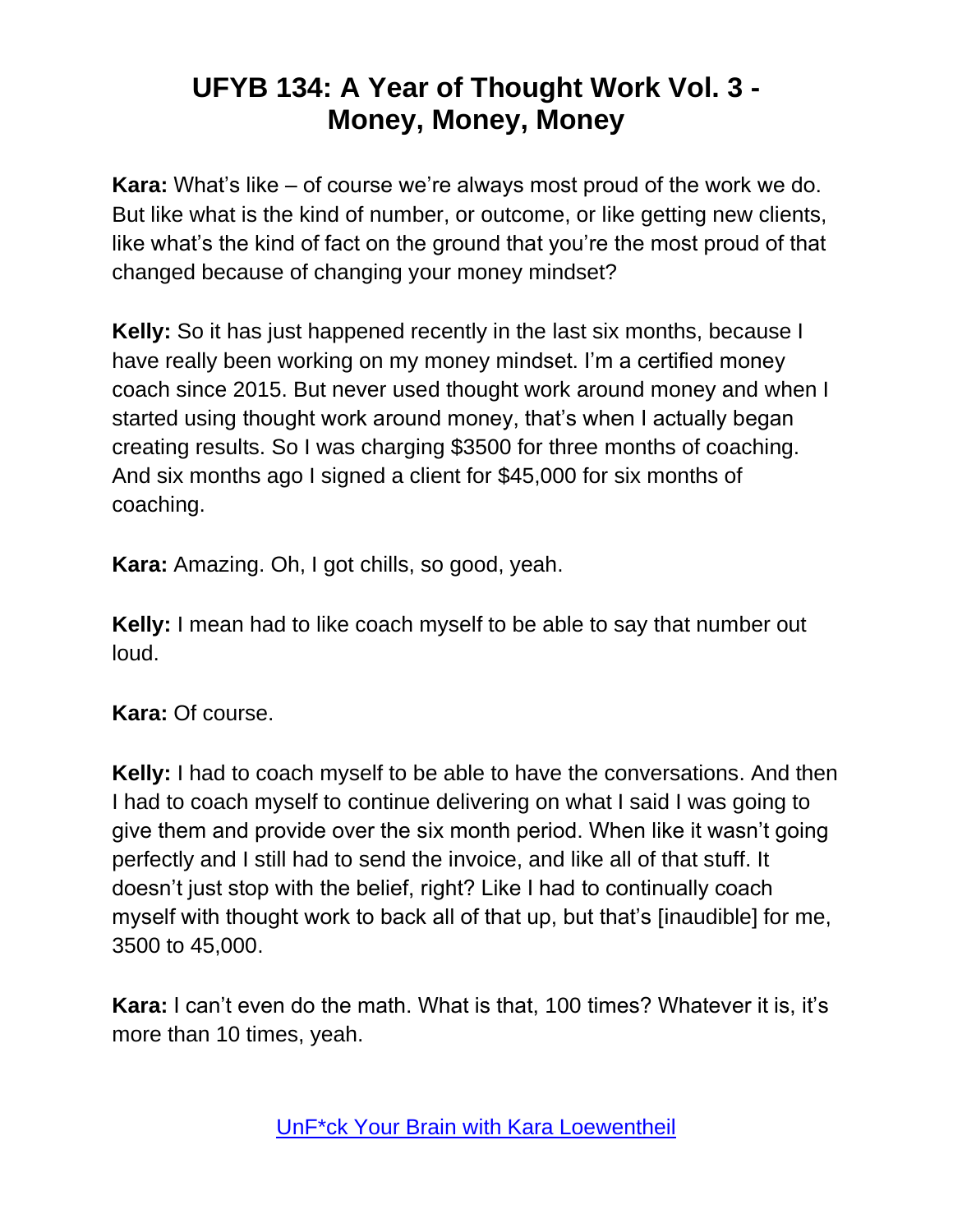**Kelly:** Yeah, I haven't got my calculator, yeah.

**Kara:** But yeah, and I love – I think that's such a good point, right, because I think money mindset, like so many things, when we have a goal. We're like, okay, once I perfectly and fully believe it, that's when the result will magically arrive. And like, yeah, that's true, you'll get the full result when you're in full belief. But all along the way, right, you have to keep putting yourself out there and getting like the next step of the result.

I remember the first time, I used to do a high end small group and it was \$10,000, like the first time I had to say that I wanted to die, right? And it like took a while before that felt normal. And then eventually I was like, it's a steal; it's only 10,000, which I totally believe, that was true. But it took me – it wasn't like I got to perfect belief and then launched the program. And then every sales call was a dream and that I never felt crazy. Like it's a process like anything else and you have to – you should feel like you're a little ill every time you're trying to up-level.

It's like the more you feel like you might throw up, the more money you make, that's really like how it goes. Like that's the more uncomfortable you're going to feel, the more money you make, that's the work, right? I think that's what The Clutch and thought work is all about, is like teaching us to have the capacity to feel uncomfortable. Because most of us aren't able to, right, because we're just in like avoid pain, seek pleasure, don't have any emotional processing skills. Don't know how to manage our minds at all. We're only capable of feeling horrible or like numbing out, right?

And it's like learning how to feel midlevel uncomfortable so you can actually go after your goals. And that's where all the money is.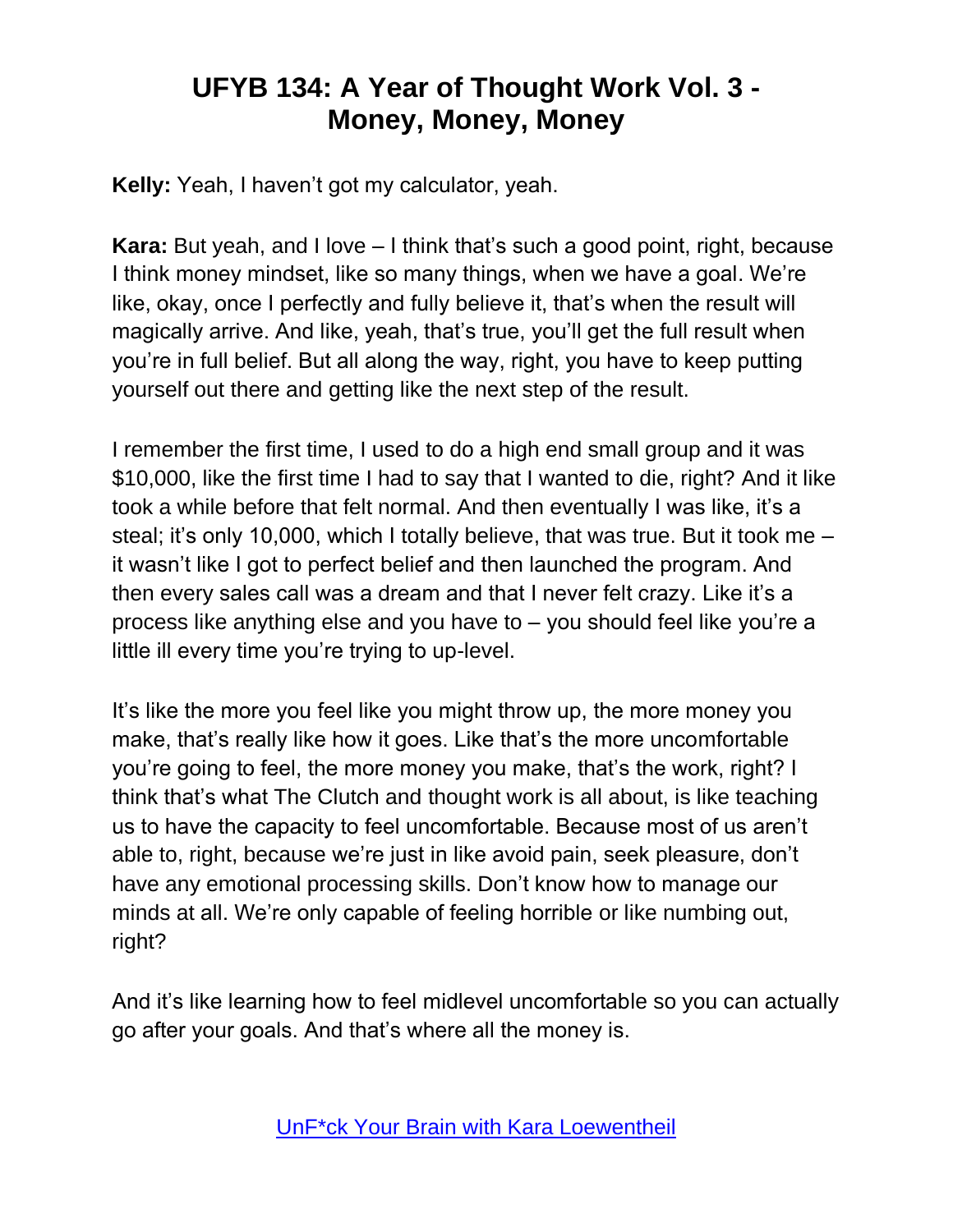**Kelly:** Right. And now I'm at the place where I need to do it again.

**Kara:** Yeah, it keeps going, let me tell you.

**Kelly:** Well, it's not like, oh, that belief is good, right, I'm all good. It's like, no; I have to do it again. Can I do this again? Can I repeat this again? Can I believe this again? And say the number out loud, and create more value. And even when, Kara, I believe it's a steal and it's worth it, I still have to like go to work for that belief to be able to offer them again to someone else and say it out loud and all of that stuff.

**Kara:** Totally, yeah, it just keeps going, totally. What about you Katrina?

**Katrina:** So mine shows up a little bit differently. I haven't reached my money goal, because I did set like an actual number. My goal was 120,000 in a year. So I haven't hit that. But I've actually shifted how I am gauging my success. But I'll backtrack a little bit. So some of my key thoughts, I had shifted to, I welcome more money into my life, money flows freely into my life. Money comes easily. It's easy to earn money. That was a big one like with Kelly; I had a lot of thoughts about like I'm going to have to work way too hard.

I'm a massage therapist, so my time is spent like in a pretty physical manner. That's how I wanted to make my 120k, was doing massage, what I already know, not changing careers, not having to learn like a new technical skill. So in my mind it was like, okay, I'm going to have to work 40 hands on hours to get to that number. So shifting that what I practice a lot, I love what I'm doing, I practice that quite a bit. If I invested myself, I can never lose, I can always learn and grow when I invest in myself. Money flows, and it's like an investment back and I get it back.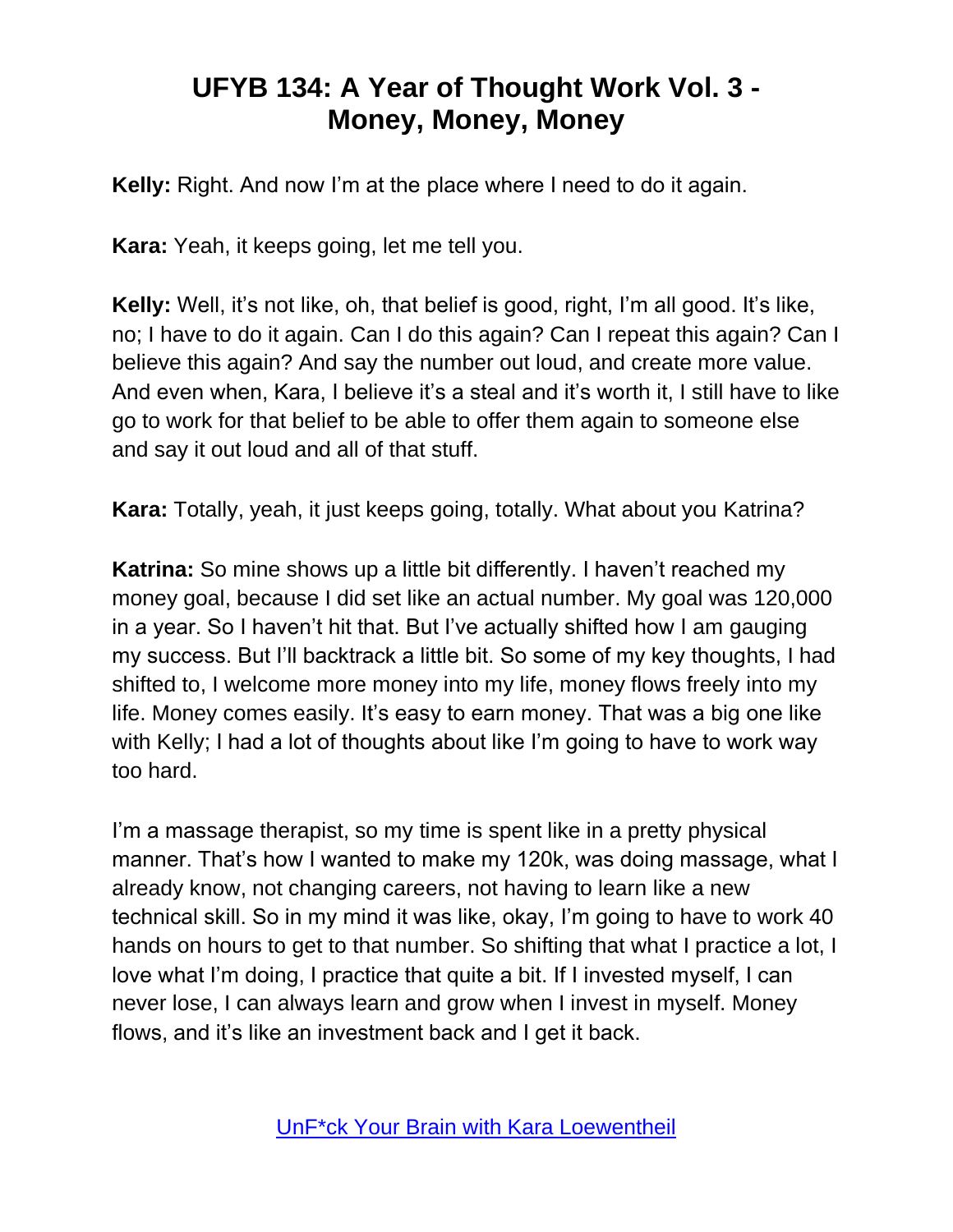**Kara:** Yes, I love that.

**Katrina:** Like money just cycles. I don't need to hold onto it. I don't need to stay in scarcity mindset. It will come and go and if I spend money on something, it's fine, it's going to come back.

**Kara:** Yeah. And it's like we think of it as – I definitely know some people who have – that where they're like this is the amount I have and it's not going to get bigger. Or if it is, it's like not something I can control, right? It's like, well, the stock market might go up or like there's a certain amount of interest. But kind of like it's all somehow out of my control, and I have to be careful with how much I spend because they don't have the belief of, well, I can just make as much as I want more, right? If I decide to spend this and I want more, I'll just make more.

Like they don't see it as that flow, it's like a river, right? It's like money's flowing in and out all the time, it's circulating all over the world. And then you might, like Nicole, sometimes you step out of the river, because you're going to do something else, but like it's always there to step back in, so that, I love that like idea. I think people who have an abundant money mindset, do see it as a constant flow that you can always step into and gather, right?

You can always create more, and for sure, the people who are like the stingiest about investing in themselves, or spending on their business or whatever else, makes the least money, right? It's like 100% of one-to-one. And like of course, you know, I have beginning coaches sometimes where like they're loathe to invest in coaching for themselves, then like of course they can't start coaching anyone. It's like they won't buy it, right?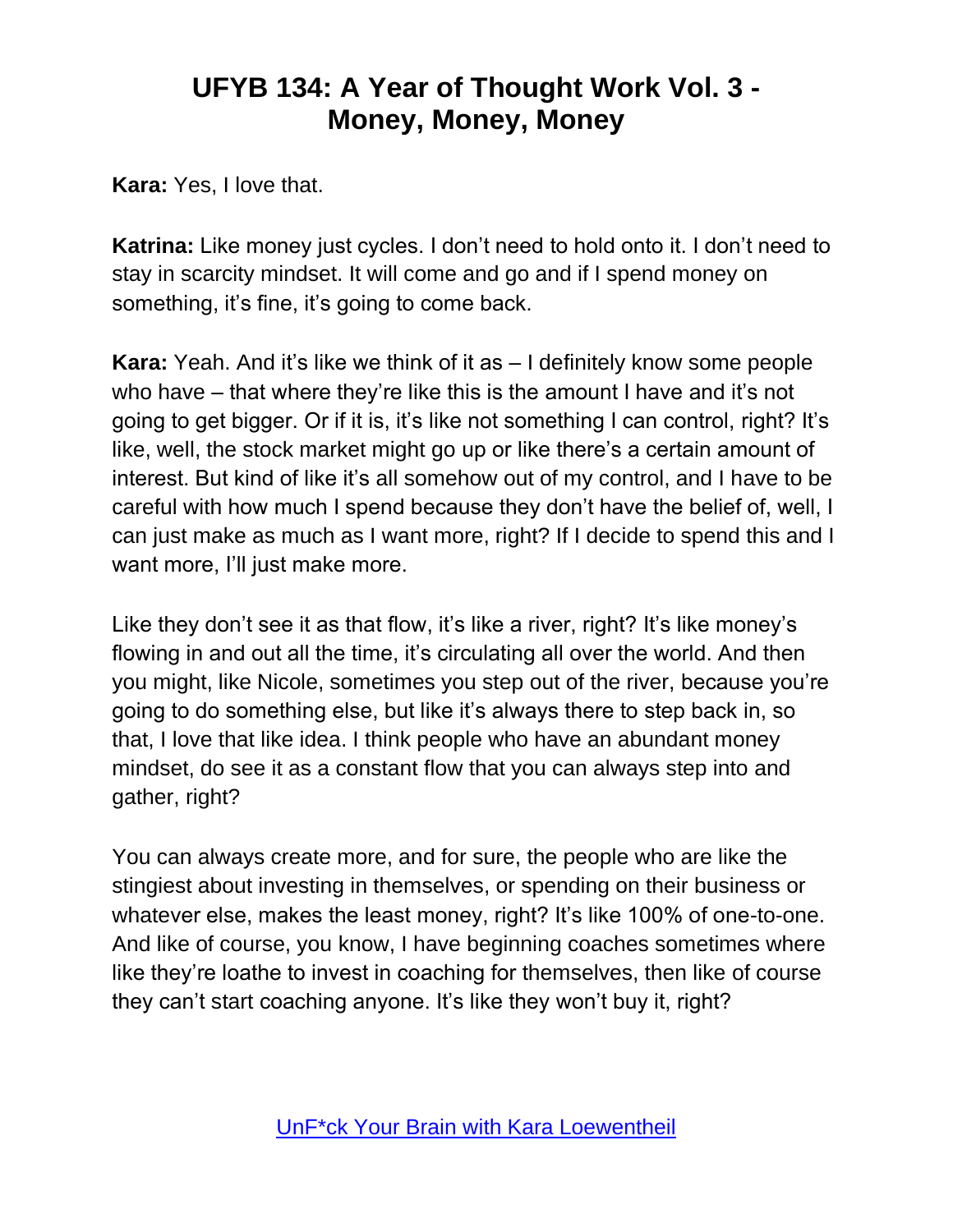Whereas I am like I am always investing in coaching. I think I posted last year in The Clutch, I'm going to find the post, I did the math on how much I had spent on coaching for myself. It was craziness; it was like \$60,000, \$70,000 or something, over five. It was a lot of money. But I created, you know, whatever, now, I don't know, three, four million of revenue over that period. Like it's a great investment, right? So when you look at that number it can seem insane, if you're not thinking of it that way.

But I see that so much, that correlation of like if you think you don't have enough, and you're not willing to invest in yourself. It's very hard to create money, because that's the mindset that you're coming from.

**Katrina:** One of the biggest changes that I know, like a tangible change that I noticed is – and anyone who knows me has heard me say it, like not this year, but years before, I will never work for myself. I never want to own a business. I never want to like be in charge. I never want to manage. Like I just want to show up, do what I love, have somebody pay me and then go home, which kind of means there's a cap.

Like somebody else is in charge of picking what I'm getting paid. And so I maxed out with my hours and my pay at around 60k. And I just bought a massage practice that I like now own, and will be the lead therapist of.

#### **Kara:** Amazing.

**Katrina:** So that's been one of the biggest changes. But even going from like accepting a certain number per hour, to then having my own clients and be an independent therapist. And like when I had to set my price, I set it at like \$100 an hour, and it was the scariest decision I ever made. Like having to tell people that that's what I'm charging. Now I'm like I'm undercharging by like \$40.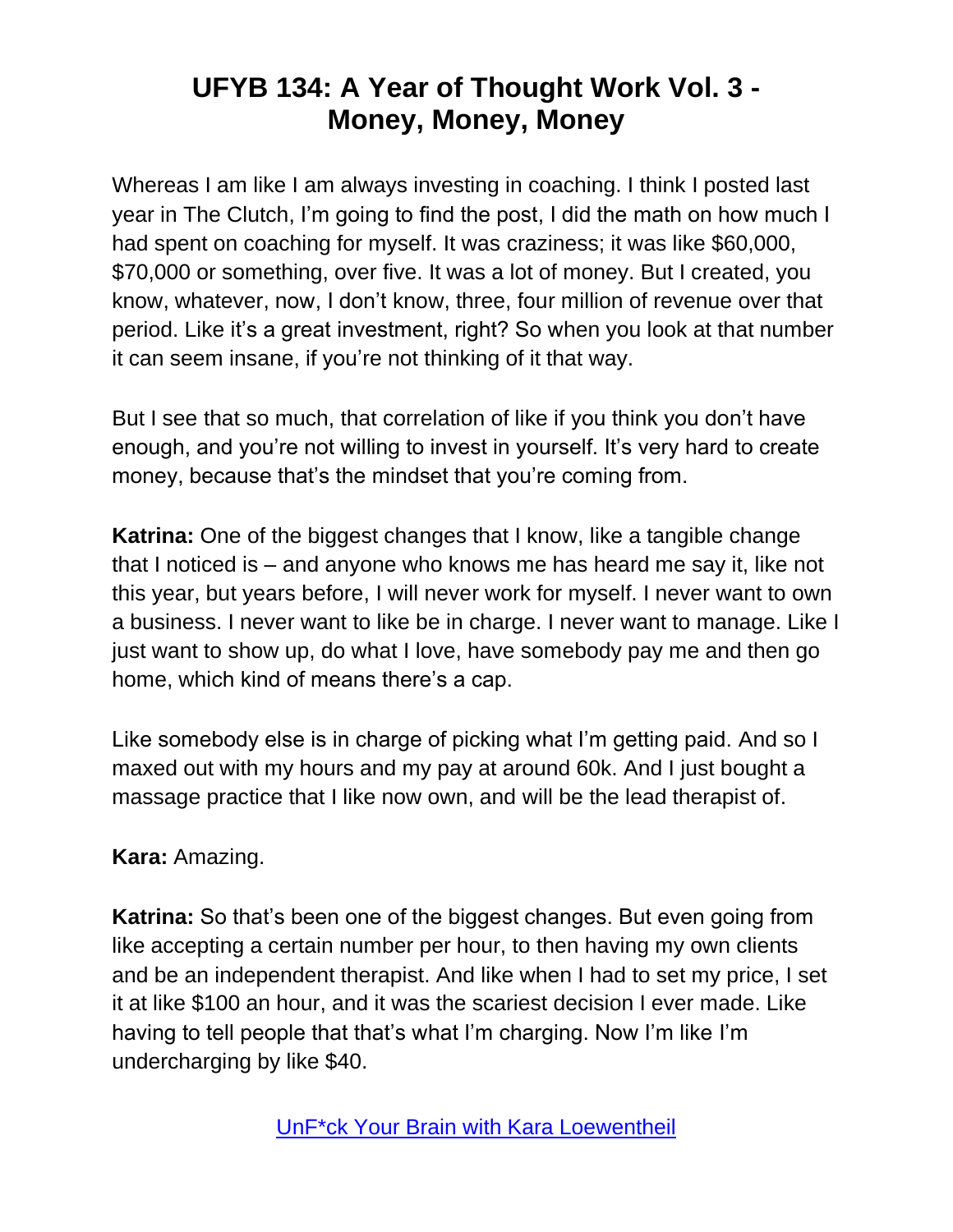**Kara:** I was going to say, like I live in New York, \$100 for an hour of massage sounds like such a steal to me. I'm like where do you live, I will come and drive to you.

**Katrina:** Yeah, and I'm in Austin. And it's a pretty saturated massage market. Like we have two – I think we have three massage schools. There's a ton of therapists here. But like the going rate is somewhere between like 80 and 120, and I was like, oh gosh, you know, like I'm going to lose people at \$100 an hour, but I'll make it through it. I didn't lose anybody, like not a single person dropped. I think it took maybe like four months. And I was like I'm undercharging, guys, like who let me do this? Why didn't I charge more from the beginning?

**Kara:** Yeah, as your thought evolves, like it's like you start to see the value of what you provide differently, right? And I think especially when like the more you believe in yourself and what you're offering then you see the value. The more you communicate that, the better results your clients get, right? Or that might be a massage client, or a lawyer client, or a coach client, it doesn't matter, right, because you bring a higher level of value when you believe in your own value.

**Katrina:** Yeah. And I can communicate it better because I actually believe it. Yeah, I remember – I mean thought work goes into – one thing goes into everything, right? Like just working in one area means you're working in all of them. So the scarcity and money mindset was a scarcity in selfconfidence and ability. Like there was, you know…

**Kara:** Yeah, it's all the way we do one thing is the way we do everything, totally.

**Katrina:** Yeah, so.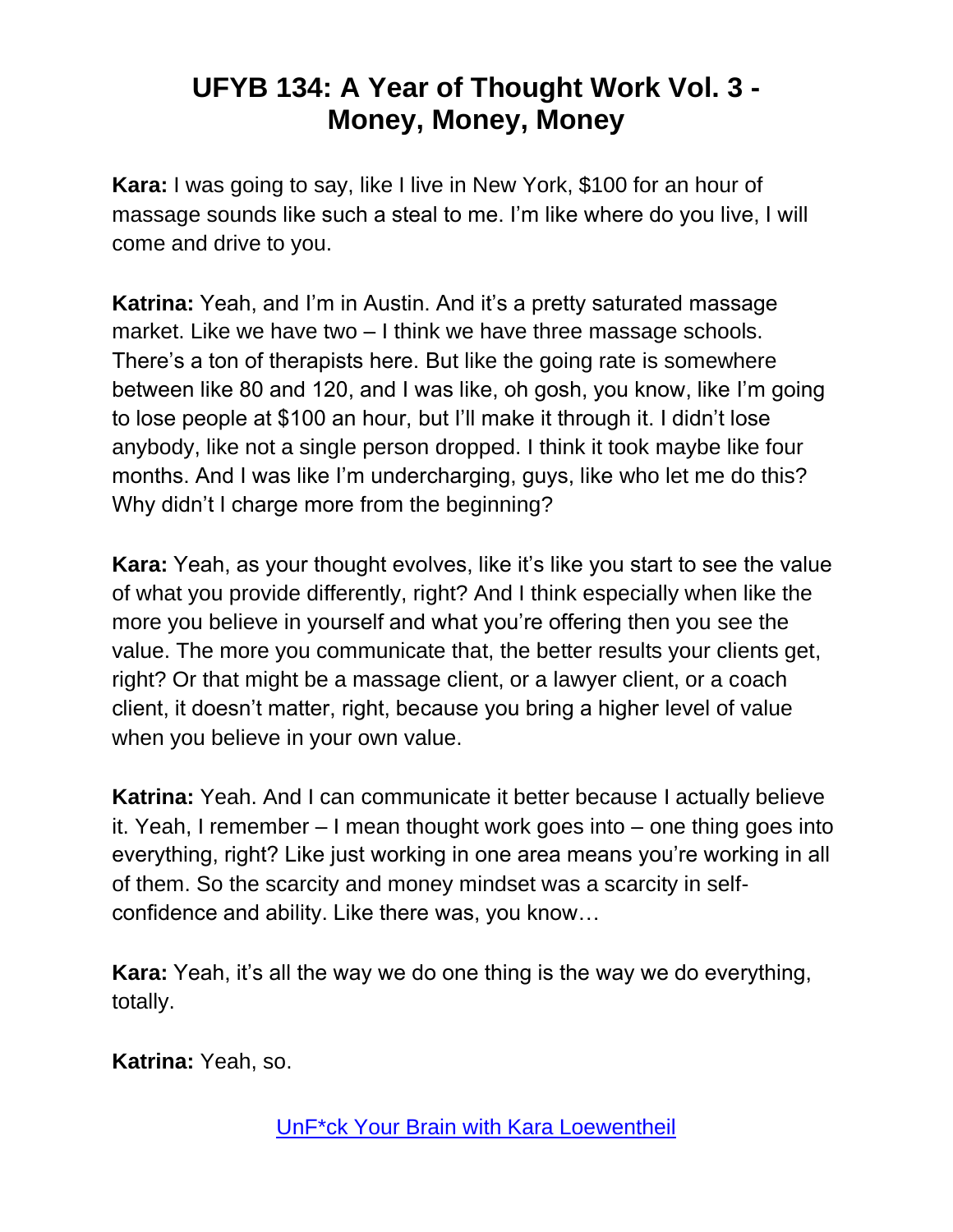**Kara:** Do you want to get in here, Rachelle?

**Rachelle:** That's just bringing up a lot for me because the same for me, my biggest win this year was actually applying to do the Portugal event with you and…

**Kara:** Which we sadly had to cancel, thank you, Covid.

**Rachelle:** But it was still the biggest win I've had all year because I applied and I didn't get in the first round. And I signed up for a retreat in April and I signed up for a retreat in June. So I was like full on what I had expected to invest on myself for that year. And then mid February I got an email saying, "This one's back open, 72 hours, do you want it or not?" And I was like, "I am like busy today, I can't even deal with this, I've just got to accept, bye bye."

Because I don't think it even sunk into my brain, like I'm actually invited to do this thing, like me, so seeing myself as somebody who could be approached in that way. And it's so funny because I called a friend of mine later that night and she coached me through it. And I was like, "Okay, I'm doing it." And so I hit the button and like, you know, made my flight arrangements and my hotel arrangements and everything.

And I was like I'm totally a different person today than I was February 13<sup>th</sup>, before I got the email because I am now a person who invests in that level of coaching. Like that was more money than higher education for college.

**Kara:** You had a very cheap education.

**Rachelle:** And why I feel capped at my current salary, right. It's like, well, this is what people pay for this.

[UnF\\*ck Your Brain with Kara Loewentheil](https://unfuckyourbrain.com/podcast/)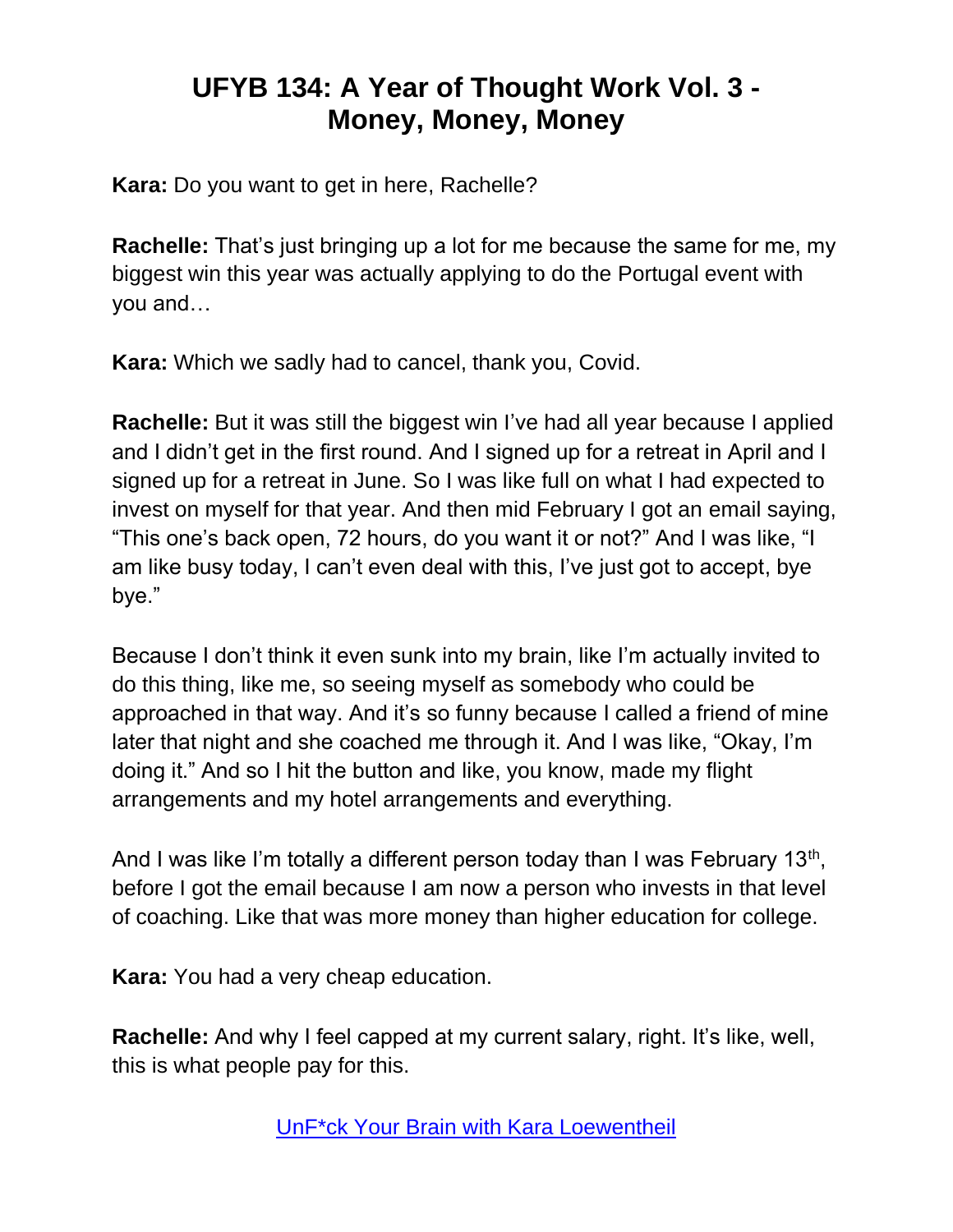**Kara:** Yeah, that's such a good point because I, you know, I've seen that with my students, and I hear this with coaches all the time. That sometimes people start, especially like with The Clutch you join, you can get coaching right away.

But like back when I was doing one-on-one coaching or small groups, people would sign up and then they couldn't start for a while. They would start getting results like before I'd even coached them, right? Because they were now thinking of themselves in a different way, like all of a sudden they were like I'm like someone who operates at this level, I'm worth investing in. I'm going to create value, or I'm going to think differently of myself.

It is like that committing to investing in yourself really does like up-level the way you think about yourself. It's such an interesting – it's like the placebo effect. And then the good news is then you get coaching and it is super valuable. So it's like placebo plus the medication. But it is such an interesting, like we pay for what we value. And when we decide, I think especially for women, right, when we decide that like – I think women are socialites and think like our mental and emotional health is like the least important thing.

It's like something you talk about with your friend, right, it's sort of like, you wouldn't be like, "My thyroid's not working, let me see what my friend, Jan, who's a hairstylist thinks I should do about it," right? But like that's what we do with our brains, like we're like, I don't believe in myself and I can't ask for a raise. Let me see what like my friend, Sam, who also has the same problem has to say about it. Like we don't take our own mental and emotional health seriously and invest in it the same way that we would our physical health, even though it determines everything in our lives.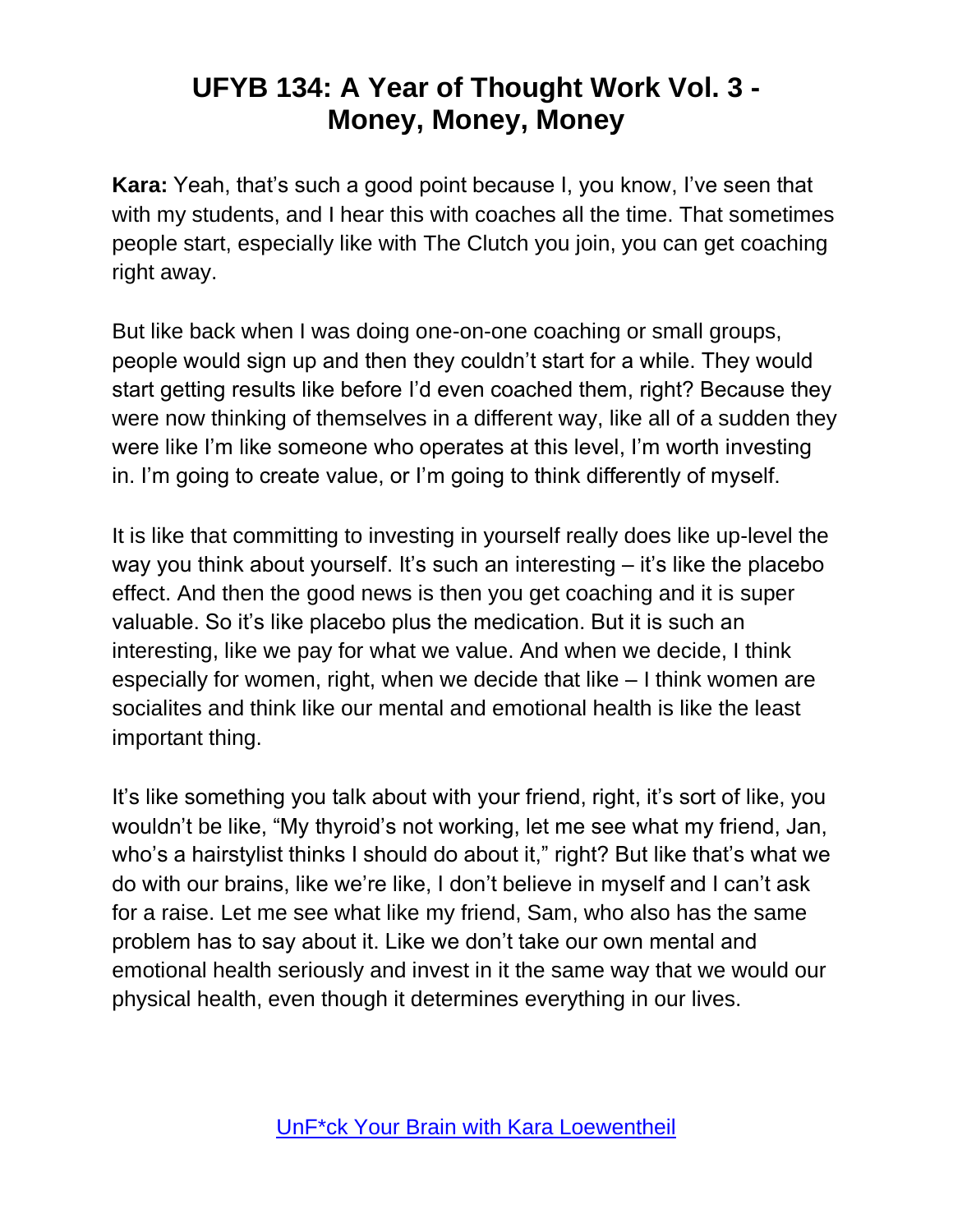**Rachelle:** Yeah. And I'll share a couple of my numbers, but one thing for me is my financial advisor, who's always been super impressed with me. Every financial advisor I've ever had has asked me to come work for them. And I'm like, funny, but not like that, like I want [inaudible] and the deep conversations and the dreams and goals, like that's what I want to do. I don't want to work on investment, insurance, all that stuff.

But he said to me the other day when we were doing our checkup, he said, "So I see you've got your little business." And I said, "I don't actually call it my little business."

**Kara:** Good for you. Oh my God.

**Rachelle:** Yeah. [inaudible] like it's like he really thinks highly of me.

**Kara:** Totally.

**Rachelle:** And he really, I'm sure, meant it as a compliment. But I don't think that he would say to a man who started a business.

**Kara:** Totally. Oh, your little investing business, look at you go, yeah, look at your little portfolio.

**Rachelle:** Yeah. And to be able to say that, like instead of just sit there through it, that felt amazing, right? I wasn't angry; I was just like, "Yeah, don't call it that."

**Kara:** No, you just want to like clarify it, totally. I was in this meeting once where a lawyer said something to me, implying that like. You know, well, what if I got married and my husband wanted like me to invest money in his business, we would need to like be careful. I was there with my brother

[UnF\\*ck Your Brain with Kara Loewentheil](https://unfuckyourbrain.com/podcast/)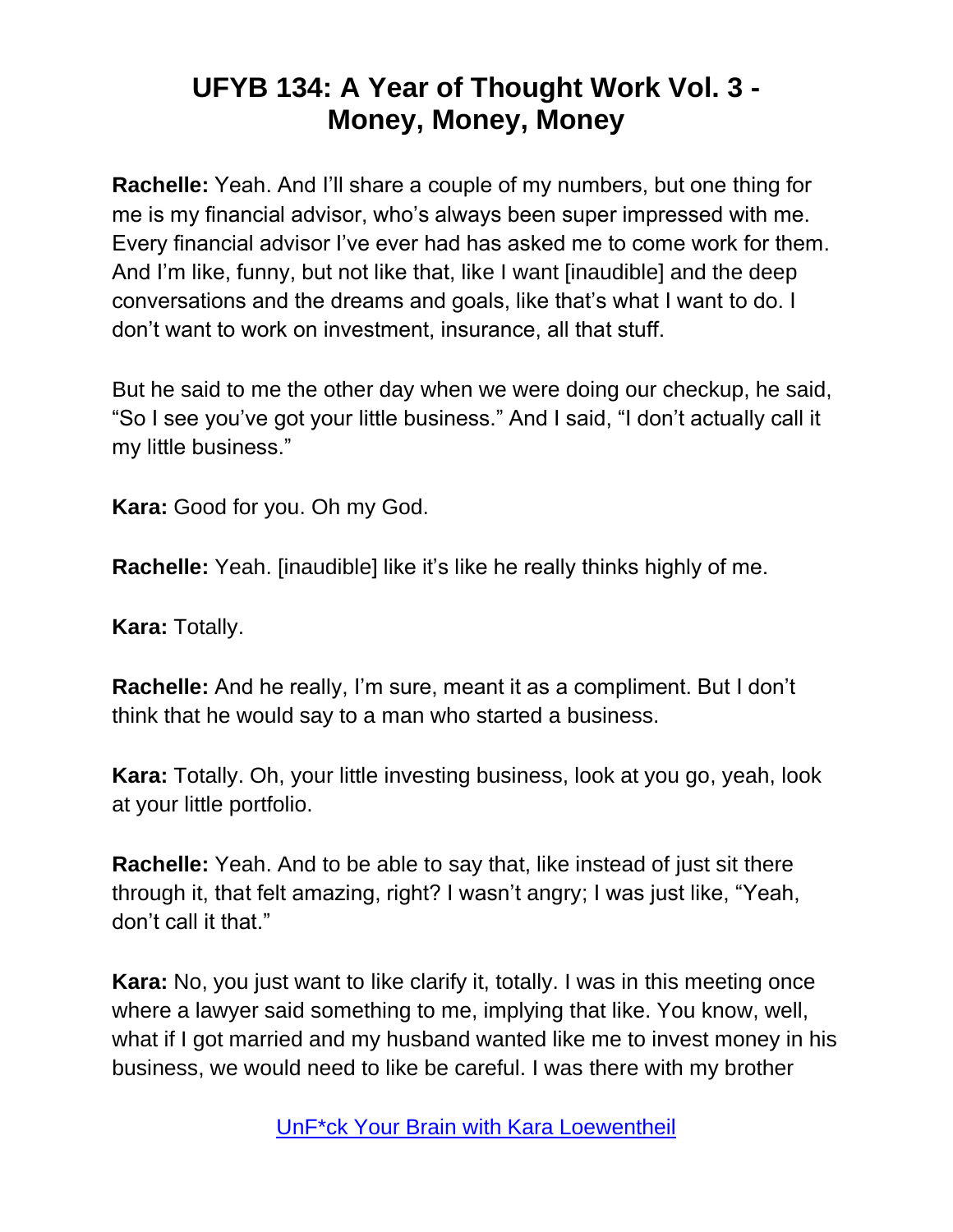who's engaged, you know, and I was like, "I have the business, like I'm the one who has the business. I don't think that we're going to need to worry about that." Like it's – and not, right, it's not like, fuck you.

But it is just sort of like, let me just be clear what's going on here. Like you obviously need to adjust your expectations and understanding of what kind of conversation we're about to have. Like my biggest concern is not what if my future potential husband pressures me into somehow investing in his business, like I have the business, that's what we're worried about. So toss your numbers.

**Rachelle:** A couple of things. I really love how you talk about, and you coached somebody on this recently. And you were saying, "I always made my numbers seem as good as possible," right?

**Kara:** Yeah. I just coached someone about this, yeah.

**Rachelle:** In Q1 of 2020 I had double the amount of clients than I've had in the last two years of my business. So that…

**Kara:** Total? Amazing, wow.

**Rachelle:** Total in my business I had three clients in the last two years, and I had six in Q1.

**Kara:** Amazing.

**Rachelle:** And I was really focusing on that. Like I have doubled the amount of clients for the last two years, and my six month package is still the same. I coach on personal and business finance. And I've quadrupled the price of that.

[UnF\\*ck Your Brain with Kara Loewentheil](https://unfuckyourbrain.com/podcast/)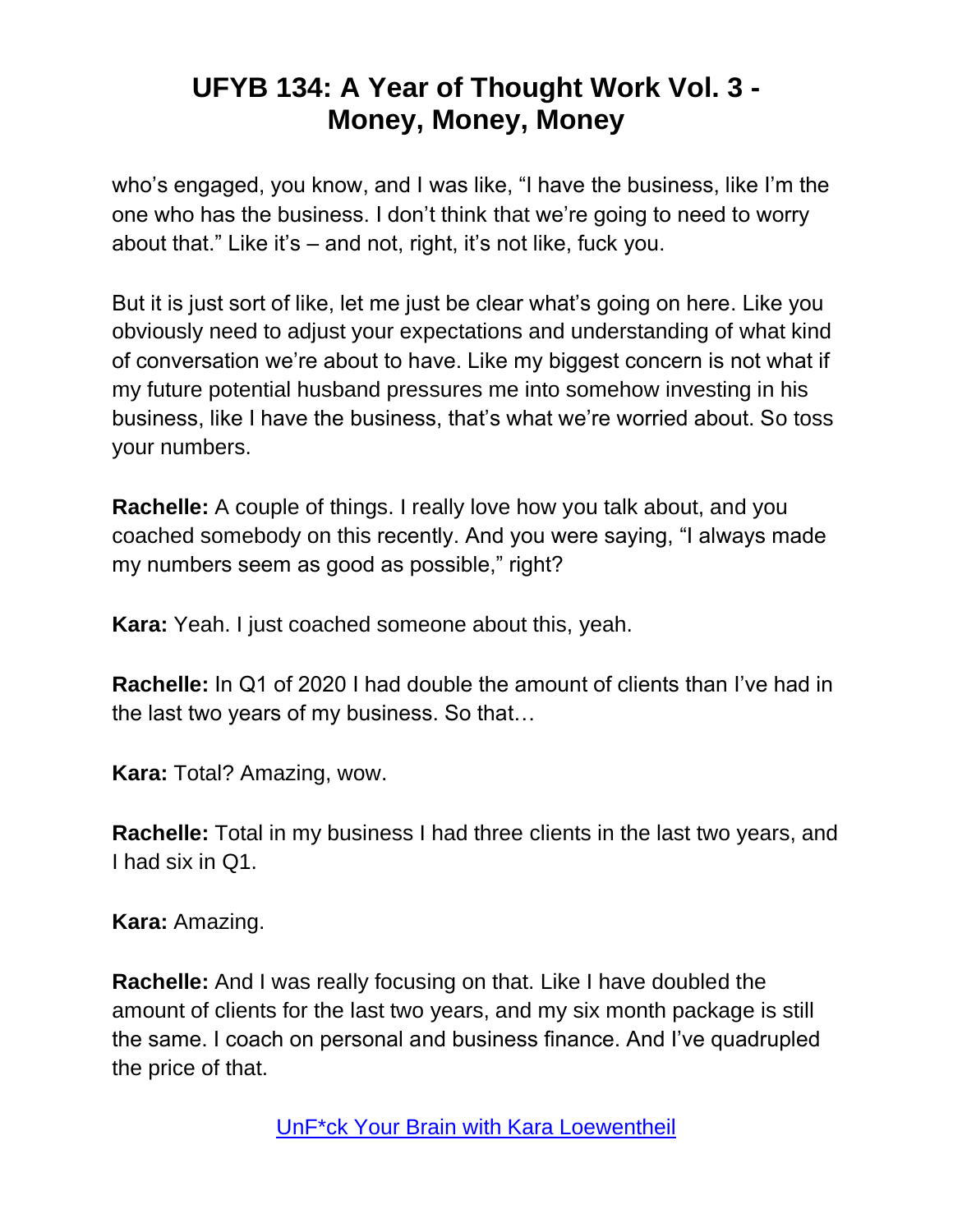**Kara:** Nice.

**Rachelle:** I had double my highest month revenue in that same period of time. So I'm not where I want to be, like it's a continual process. But I am really focusing on expanding those numbers. And like I had doubled the revenue, but I worked half the hours, right, [inaudible].

**Kara:** But also when you say, "I'm not where I want to be." Like what if we just – I mean I think we can even tweak that, which is like I am where I used to want to be. And now I have another goal, right, like you from the last two years would be like, "What do you mean I had six clients in quarter one, and I quadrupled my prices. That's amazing."

**Rachelle:** For sure. I started, it was a passion project and I was going to do like a free blog and a free book club, and I was terrified. I didn't tell anybody, if you did not live in my house, you did not know I was doing it.

**Kara:** You're like I'm ready to blog, but I don't want anyone to know about it.

**Rachelle:** But it's like trying to grow a business without telling anybody.

**Kara:** Yeah, it's hard, that's a hard strategy. Yeah, I love that. And for those of you who don't know what Rachelle is referring to, is that I quote this on The Clutch all the time is that, "You have to love the money you've made, if you want to make more." And that I see like when I was starting my business I was always looking for like what's the most impressive way?

So if I got like one \$1500 client, but that meant that each session was \$300 or whatever it was, I don't remember the math. I would think to myself, I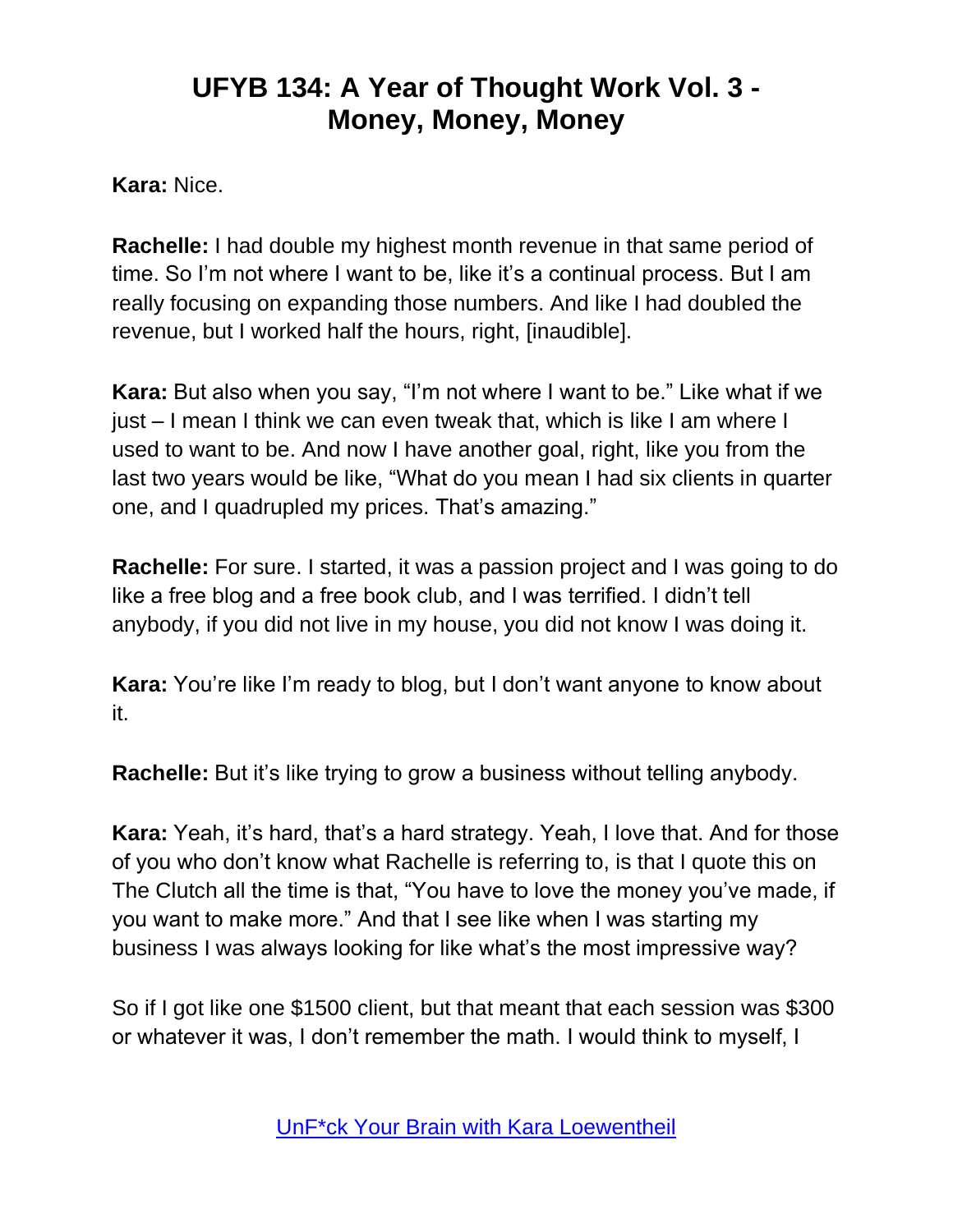make \$300 an hour coaching, like I thought of myself as a \$300 an hour coach. Not as a, I've only made \$1500 with my business coach, right?

And like I see that the people who struggle making money the most are the ones who are always like minimizing the money they have made. And kind of rejecting it and saying, "It's not enough." And like always giving caveats like they'll be like, "My first, you know, five figure month, but, you know, some of it was from the last month." You know, I'm just like, No, what's the most impressive way? How can you be most impressed with the amount of money you've made? That's how you make more, right?

And so a lot of us want to keep thinking about how it's not enough, we think that's going to motivate us to make more. That's not what happens, right; it's the other way around.

**Rachelle:** And I remember watching somebody else be coached on it too. And you had given her the exact thought that she needed to think, which was unsmart people will only make \$5,000 a month. And she started asking another question. And you were like, "Stop confusing yourself, the only thought you need is 'I'm smart,' and then people will, you don't even need that. The only thought you need is I make \$5,000 a month."

And then I was like actually I make \$7,000 a month and I am practicing this. Like it's a stretch and I'm like I think I need to up that number. Like I don't bring that home, right, so I don't see it as money that I make, but it is.

**Kara:** It is, and you can choose to see it that way, right? When I say I've made a million dollars in my business, I don't mean after taxes and expenses, that's my profit, right? Why would I choose to focus on that smaller number, I say, "That's my revenue," which it is, and then I create more, right, yeah, a 100%. And I love that, and just like Nicole shared with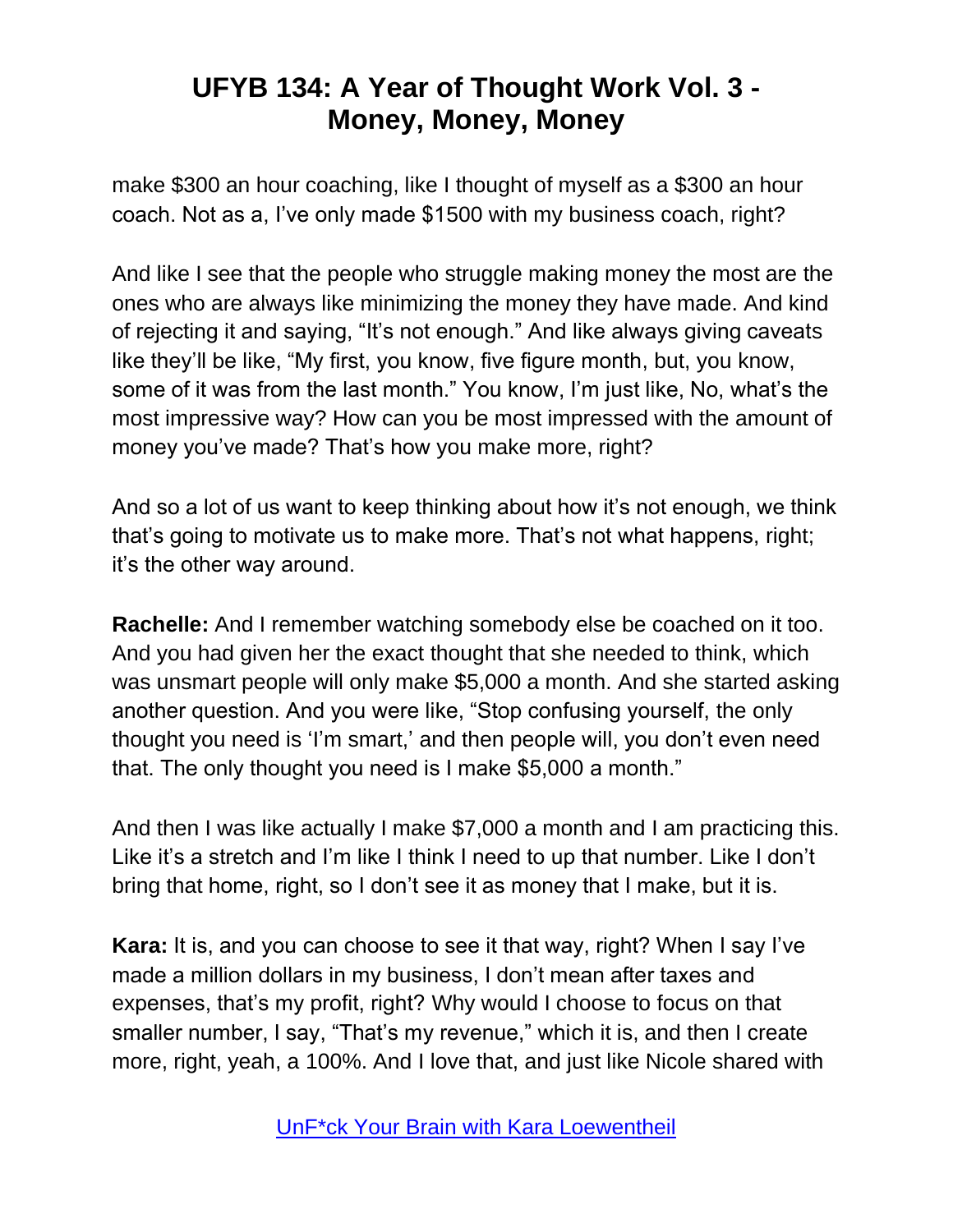us, like that one thought, right, when you get coached or you're able to coach yourself to find the right thought, you don't need 100 different thoughts.

You don't need every like – don't need a thought for every objection my brain has, you just need that one thought. But you usually need to get coached or know how to coach yourself to get there, right, because your brain only sees what it can see right now. So good, I think we could talk about this forever, but this podcast episode's already so long. So I want each of you to tell me like what is the one thing you would tell someone who is, you know, where are people stuck in their thinking, like what's the one thing you would tell them about how they can change their money mindset?

**Katrina:** I would say your brain's lying to you. Like just every now and then just assume that your brain is lying. I had actually it was like five months in a row, I'm not going to lie, where I had when I had started my own small practice, where I had set small financial goals for each month. Like I wanted to have x number of new clients and I wanted to make x amount each month. And it was pretty modest, it was like first month I want two new clients. I want \$800 from my private practice.

And I shit you not, every single month about halfway through the month my brain would be like, you're not even halfway to your goal, like you're not going to make it. Like you're literally going to make 50% of your goal, why do you even bother trying, it's a pointless like attempt? And I was like conscious enough of those thoughts to be like, okay, we have measures that we can take to check this. Like I've been tracking, I can see if I've got that.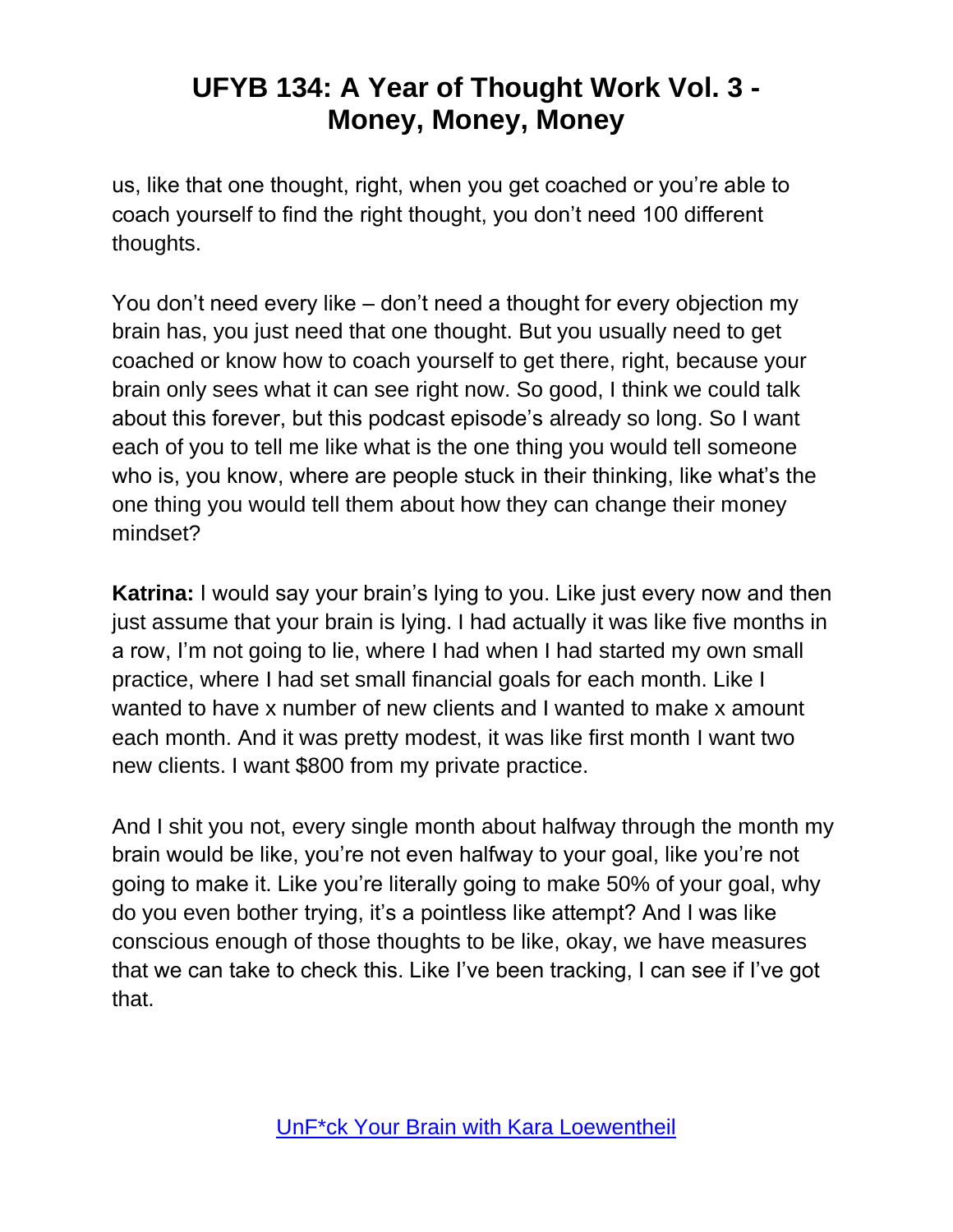And so every single month for five months and midway through the month I would check my numbers, just on what I had scheduled out. So like the amount of people and the amount of money first half of the month, and then projected current schedule what I would make. And every single month I was over my goal, every single month. And so after, it was like the third month in a row. I was like, okay, I think I'm lying to myself, like every month I don't make money.

**Kara:** I think this thought may not be true, wait a minute.

**Katrina:** Yeah, it's just an old track that just keeps replaying and just keeps getting scared. And if I can recognize that and stop and question it and say, "It's actually okay, we can check it and if we're off, we can, you know, readjust our course, and it's not the end of the world even if we aren't." But every single time I was wrong, I was over what I was projecting I would make.

**Kara:** This is why coaching, like people – this is why it's so hard sometimes to communicate to people who don't have any experience coaching. Because they're like, "No, I'm pretty sure my thoughts are true." You know, they all just seem like they make sense. They are so wrong. And if you don't learn how to coach yourself, there is no way out of that shit.

I was coaching somebody once who had made \$200,000 in her business in revenue, she was a coach. And she took out \$12,000 and she just left the rest in her account. And then the thing she kept saying to herself and everyone else was, "I don't know, you know, you think you make a lot of money, you can make 200 grand but you only take home 12." And I was like, "No, you only took home 12; there's 188 sitting in your bank account."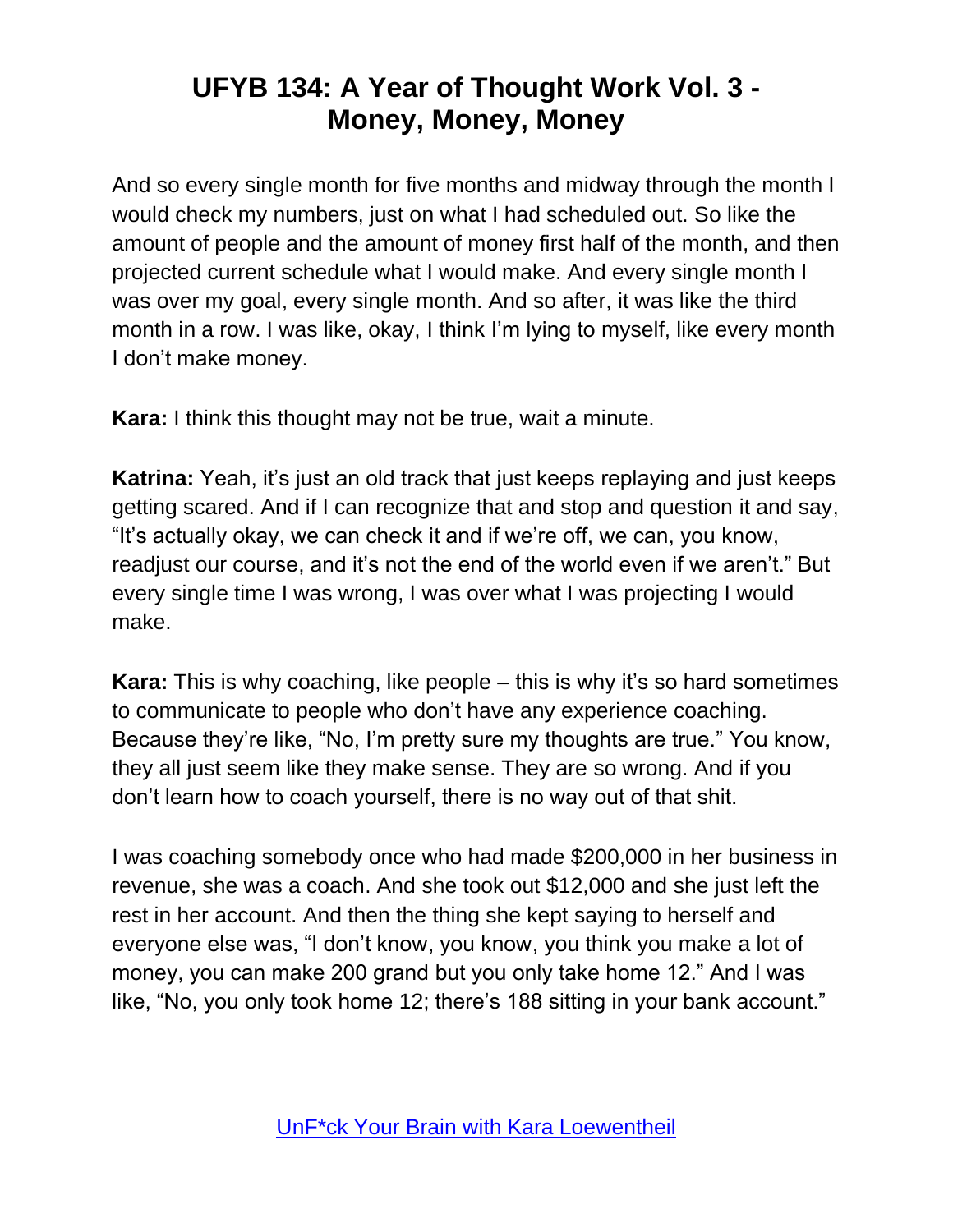Like that's how – it sounds hilarious, but she 100% believed it and could not see that until she was coached, because that's how committed she was to her story. But even when you make more money you don't really get to keep most of it, right, like that was her thought. And so she was making that come true for herself so much, right? And I was like, "What is the money doing that's sitting in your business?" She had like mentally just completely blocked that off.

And I coach people all the time who are like, "I made this much, it's not enough," blah, blah, blah. And then I'm like, "Okay, go home and count what you actually made." And it's often more than that by like 20 to 2,000% more, right? Because like if you believe it's not enough, that is just all you will see. So I love that example, like every month your brain's like, no, you didn't do it, you failed. And you're like literally the math says otherwise.

**Katrina:** And if it wasn't for the coaching…

**Kara:** Without coaching you don't even think to check that. You're just like, no, yeah, this thought is true.

**Katrina:** Absolutely. That's without having coaching I wouldn't know to question it. Like I would have been too scared to look at the numbers, but because of The Clutch, because of listening to the podcasts, I knew that like it's actually not that… Like I'm only scared in my head, the actions are not that scary, I'll have to get a calculator and look at my calendar. And like who cares, it's just a number on a piece of paper, so it was coaching for sure was what got me to even like double check my thought.

**Kara:** That's such a good point because most people don't know their numbers because they are scared to actually look at them, because they don't have the thought work to deal with that fear. And how to get over that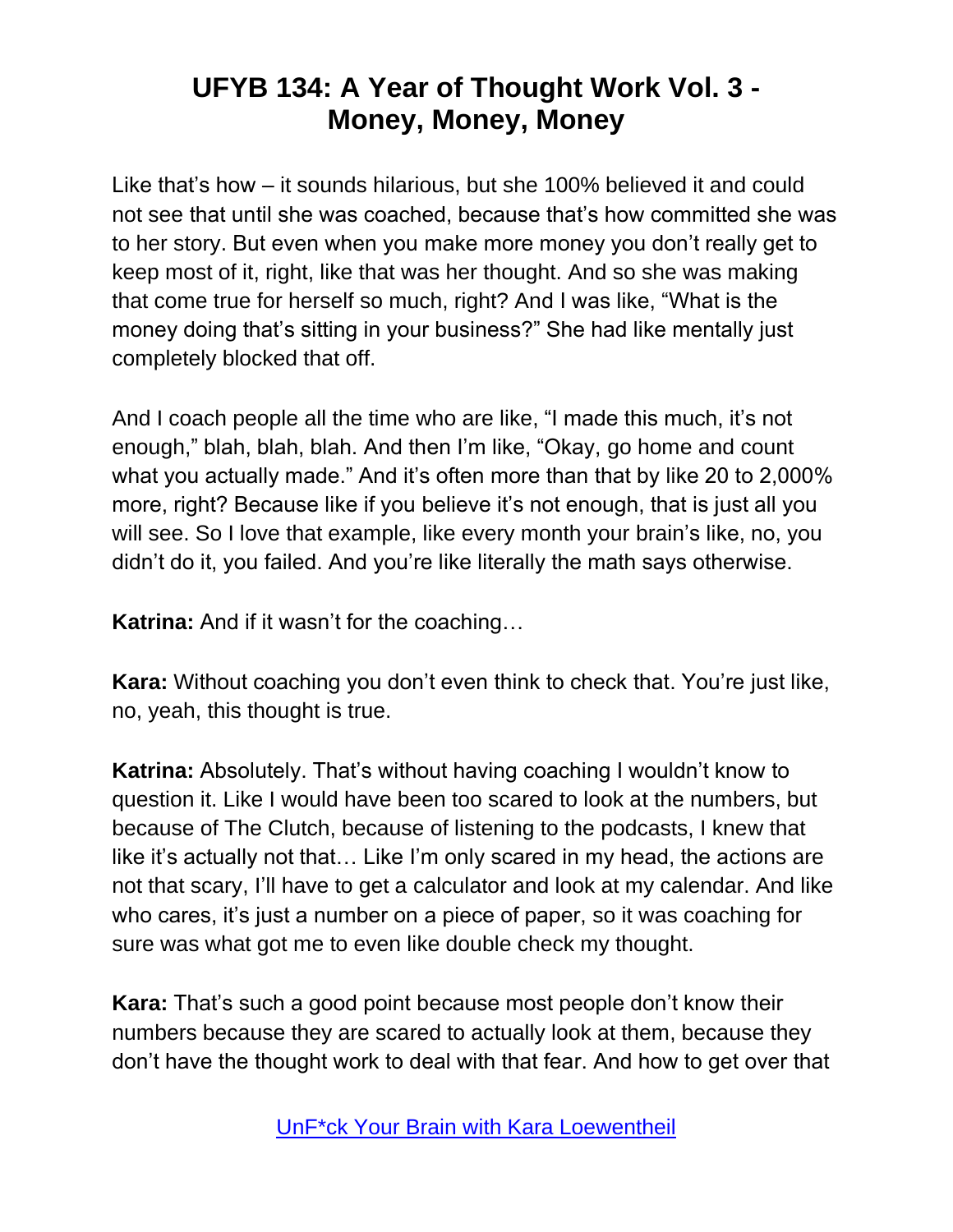and how to get to choose to love that amount, yeah, I love that. Alright, what about you, Kelly, what you got?

**Kelly:** Yeah, the thing for me in the beginning was really finding a thought that I could believe. It was like finding something that I could actually believe and practice over and over again. Like with money mantras, it all just felt like spiritual bullshittery, where like it sounded nice but I just could not believe it. And so that always sent me into like striving, right, and like climbing it out. But the one thought I want to share that I was able to believe in that in the beginning felt like bullshittery, money is always coming to me.

And I was like, you know what – and this is through coaching, it was like, but that shit is true, because like money is always coming to me. Like unless I'm dead, I am going to continue to receive money throughout the rest of my life, I clung to that thought in the beginning like a life preserver. And I just kept finding proof of it. And that was the one thought, Kara, that changed everything for me, was just being able to believe with my entire heart, and soul, and mind that that was absolute truth, and I could just keep putting that forward.

**Kara:** I love that. And like the next one might be like money's going to keep coming to you even after you're dead.

**Nicole:** So it might just be worth me saying where I came from. I came from a family who never had money, they spent too much. So whatever came in they would spend. I told myself I had that DNA. So what has happened over the last few months has been remarkable. And what I told myself is that I respect myself, I respect money and money respects me. And I kept on thinking about, Aretha, respect. And that is the biggest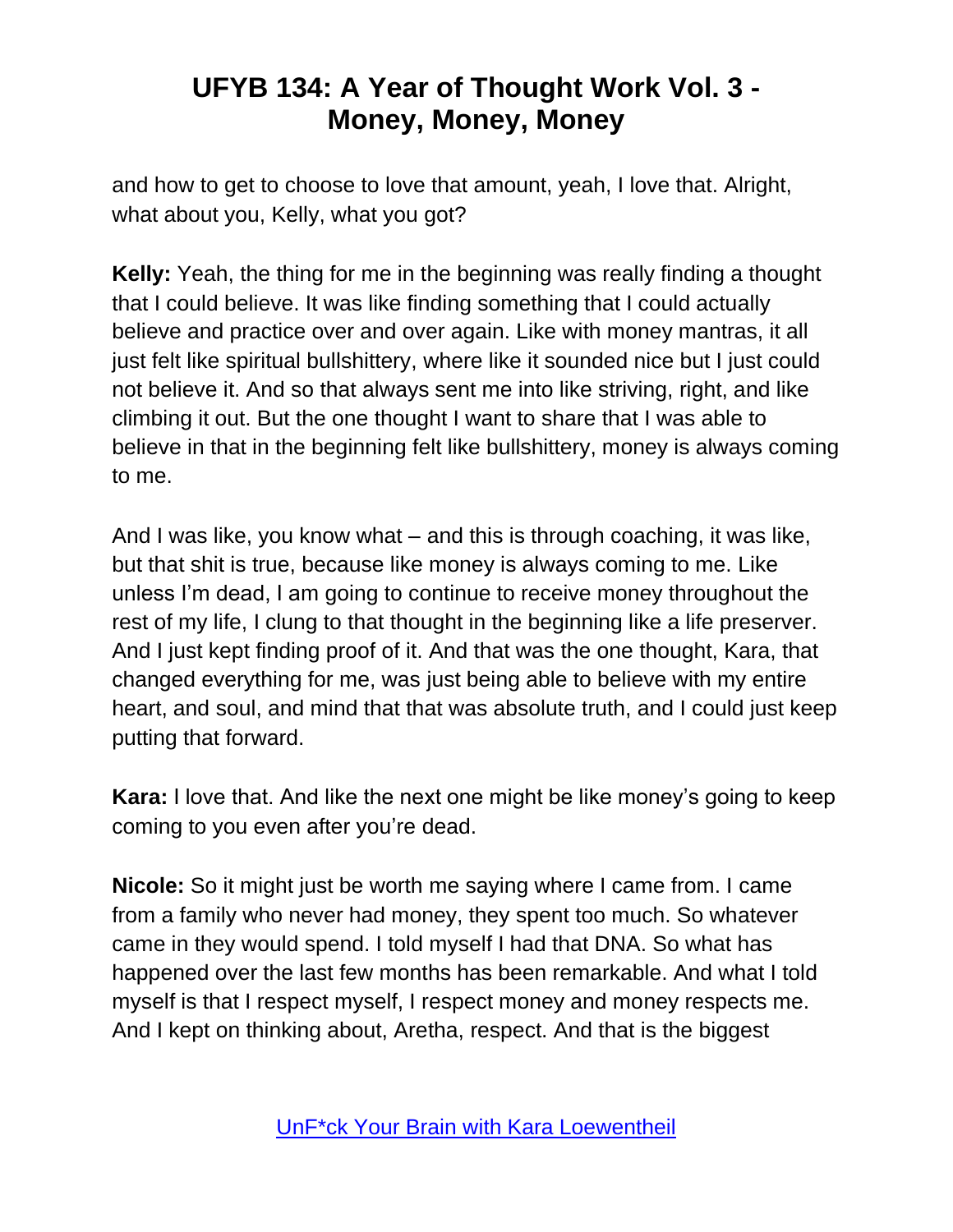change really, because not only did I respect myself to charge enough money, to make money, but also to save.

I'm now in exactly the place that I would like to be in, and have always wanted to be in, and I feel stable and secure. And it is about respecting yourself, it is so important. And that idea that I respect money, so that means I spend it wisely, I invest wisely, I save it wisely, I make it wisely. In comparison to what I thought was inbred in me, that DNA of watching my dad just not make enough and overspend, so.

**Kara:** Yeah, I also love that, like we totally think, well, whatever my parents did or like whatever my family money pattern is, has been generations, like I have to be [inaudible] by it.

**Nicole:** And therefore I have to get a job because I'm not responsible enough to work for myself, because how can I possibly do that, yeah? So turning that on its head and really respecting money, and actually I'm now understanding what it's like to respect myself and to respect money on a completely different level. So everything's changed for me, which means that I can take time off or I can choose to do things differently. And I feel fine about that, I'm not worried about that.

**Kara:** Aretha, is always the answer, I love that. And I like how different it usually starts, right? I think it's a great example of why I had to get so much coaching. The fact that my teacher and mentor like still speaks to me after the money coaching when we were through. It's like literally, it was like a rough several months of my master coaching certification year. But I was just like completely in it. And everybody's brain is a little bit different. So I love all your thoughts.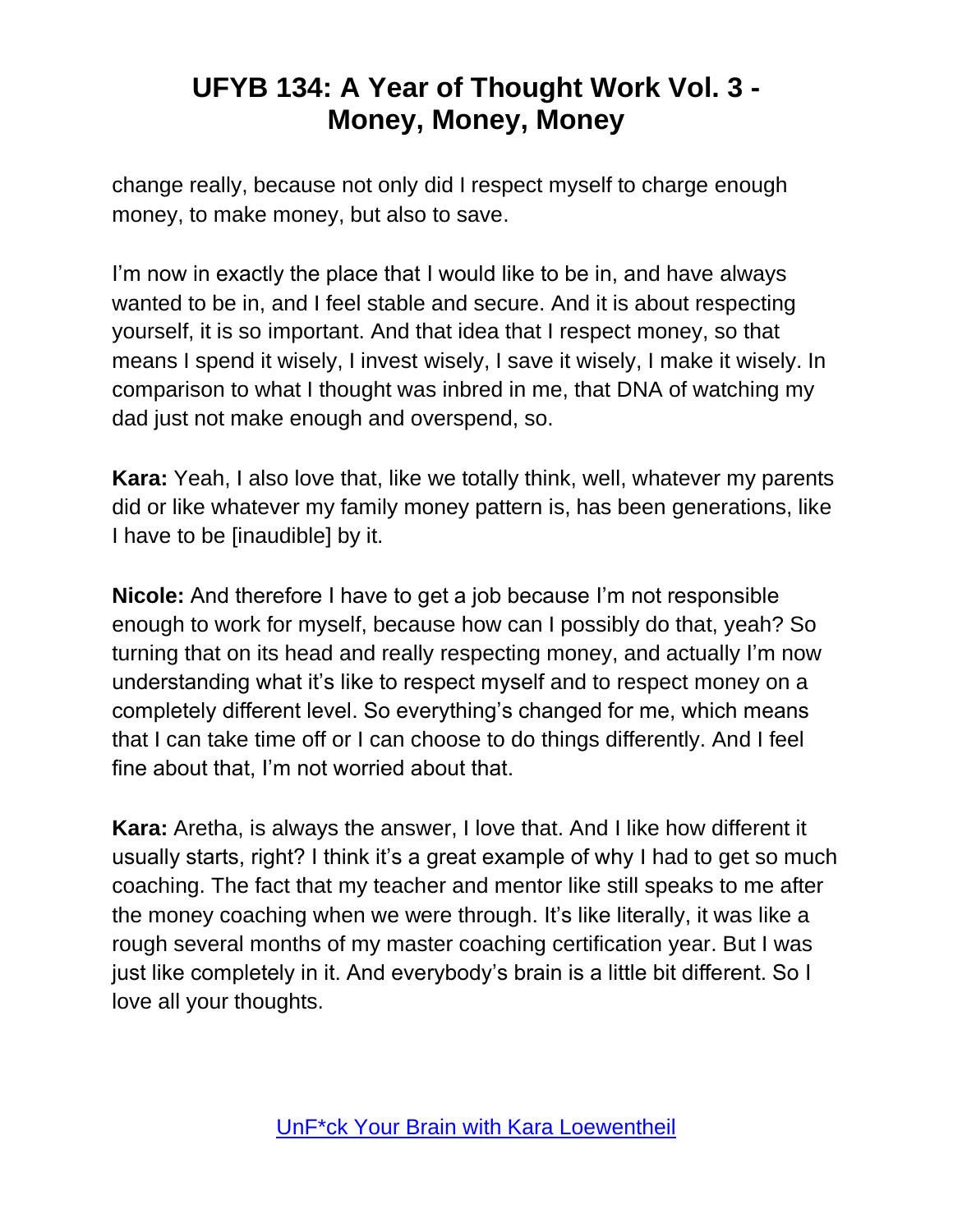And I think the listeners are going to – can totally try to borrow those. And if those don't work, it's like you just have to come up with your own, everybody's brain is a little bit different, and that is what coaching is good for too. Yeah, Rachelle, did you want to say one last thing?

**Rachelle:** I have one too which is like question everything. Question everything, because even the thought – first of all the first question is – was actually, well, actually who cares, just try it, if it doesn't work.

**Kara:** That's really about like fear of failure, right, or what we're going to think. It's like if there's no harm, why not try it, right? What we're scared of is that like it, "Won't work." And then we'll have to be mean to ourselves and feel hopeless about how it didn't work and give up, right, that's what we're worried about.

**Rachelle:** Even a thought that feels like they're being gentle to yourself. So here's one that I realized as I was watching my small group coaching program. So I work a full-time job, I coach in the evenings and the weekends. And so I kind of had this thought of, again, things have to grow in stair steps. I don't have all the time in the world to be doing all that. So I had this idea, I mean I launched this program and I'm going to fill it with six people, 10 days, I mean it started in 10 days, whoever comes, we'll just get started.

And I got one person to sign up. And I thought, well, that's okay, and I heard it this time. And I was like – and here's the exact thing that was happening. I had a thought that it was okay, and the result was it was okay, it was fine, but it was just okay. And I have thought for myself that I know in my deepest soul to be true which is, I have an extraordinarily happy life planned for myself. And I have to go for that, I can't sit around allowing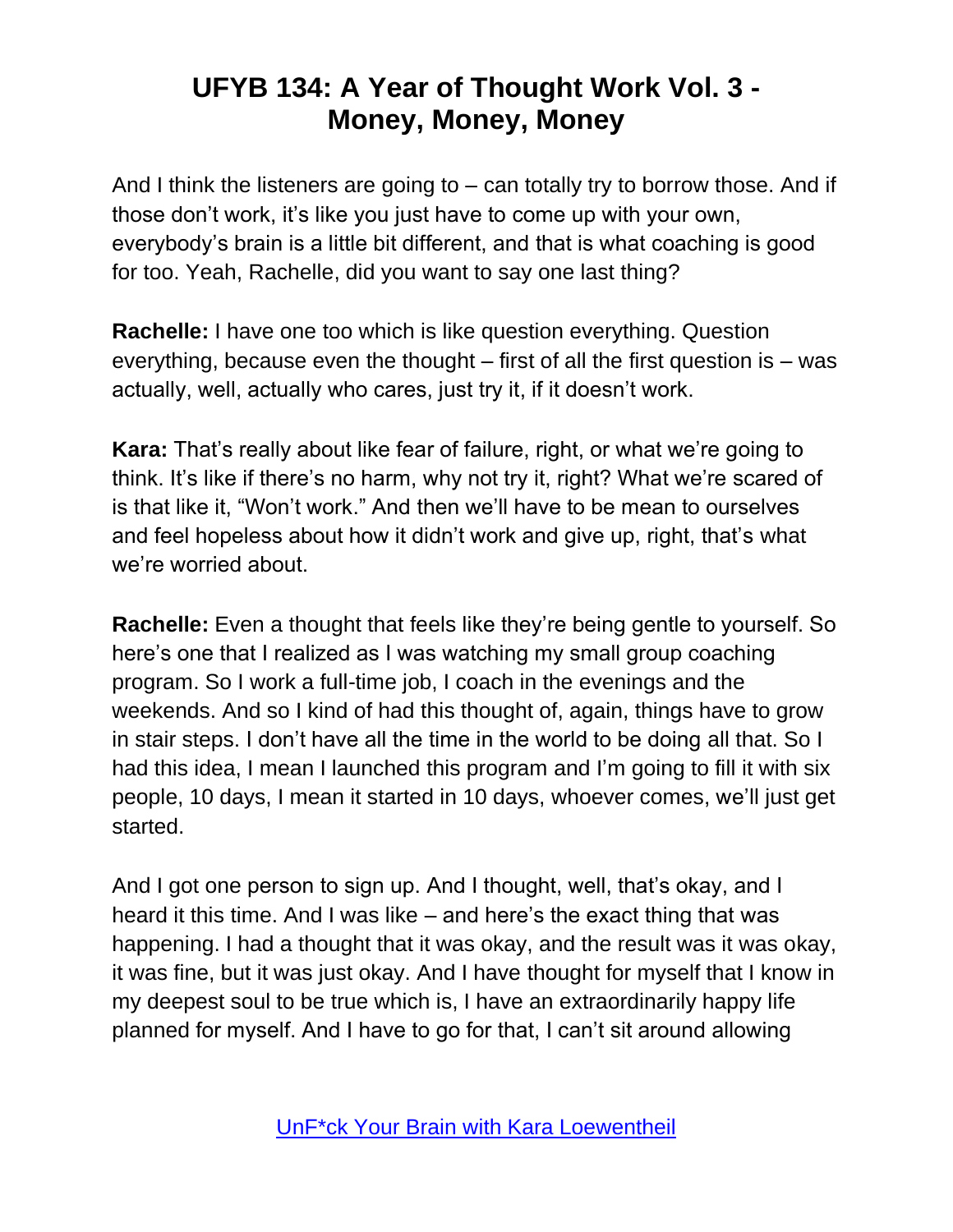things to be okay when I know I have more. And it's not even about the money; it's about what I create when I push through, right, so.

**Kara:** Well, that's about setting your goal and it's like, okay, will you get 10, will you get 8, whatever. But not getting one and being like, well, yeah, alright.

**Rachelle:** And I sold all the way through that time and I got four, and like the last one, an hour before. And [inaudible] had ever continued through to the goal. So somebody else was talking earlier about, you know, halfway through being like, oh. And I mean I did that to myself all the time and I considered it gentle with myself, like, well, you can't expect yourself to do everything, it's okay. And it's true, it was okay, it was totally fine, but it was just okay.

**Kara:** Yeah, like we think the alternative is shaming ourselves, and that happens with money so much also, right? But there's a difference between like compassion, which is like, I'm never going to like be mean to myself or beat myself up about it. And just kind of like enabling some mediocrity because I'm not willing to push myself, or I'm scared. I don't even know that that's an option. Like most of us don't know how to push ourselves out of love, right, we only know how to push ourselves out of shame.

It's like amazing, you know, Katrina's experience has been like, oh, I actually am ahead. But it's like this is where coaching and belief is at the next level, what if you're not, right? What if it is halfway through the month and you're at 10% of your goal, do you quit or do you double down on belief? You're like, no, I'm going to believe as hard as I can for the next two weeks, and that's how I'm going to get the result. I just didn't know before that it was all going to happen in the last two weeks.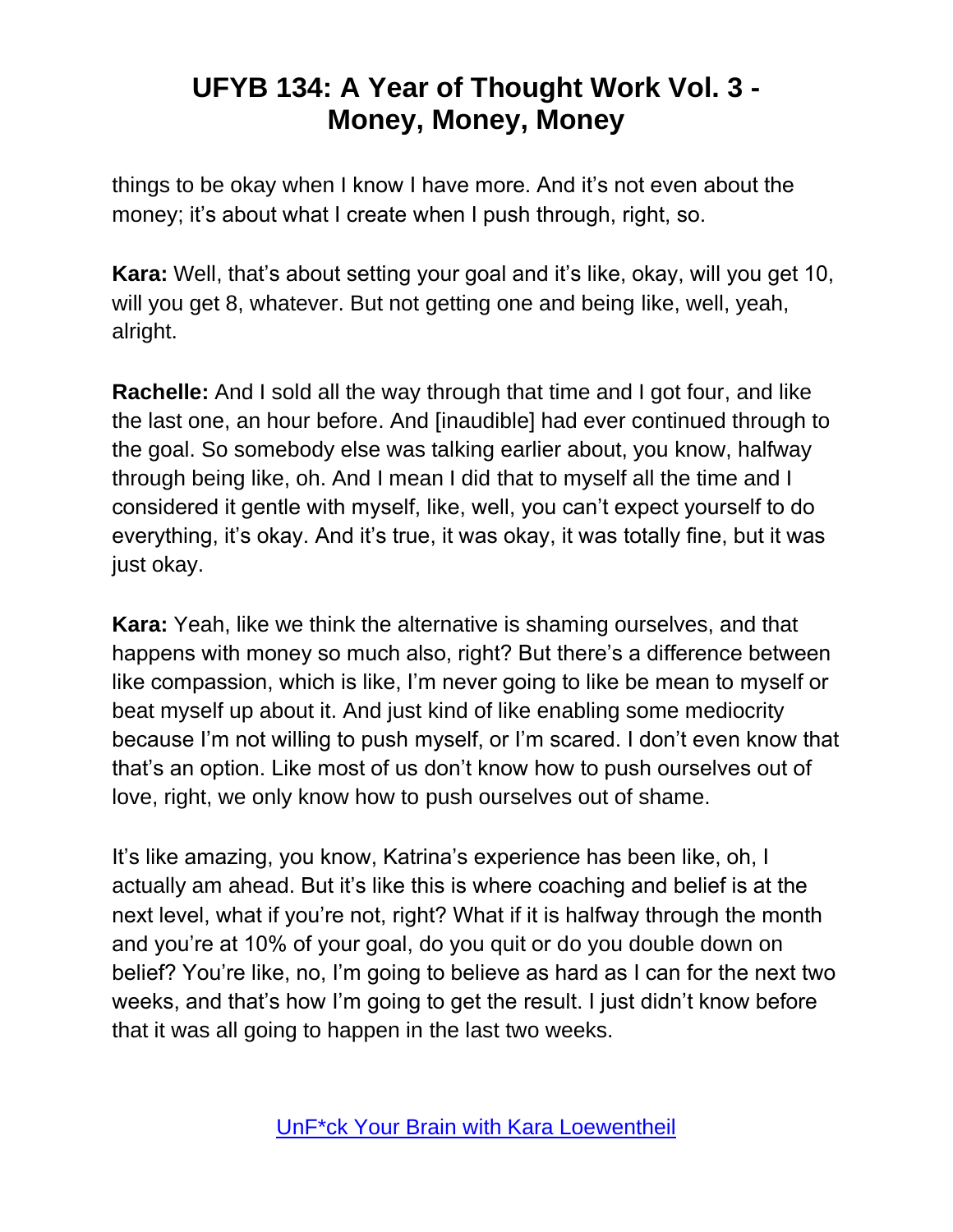**Rachelle:** It breaks my brain that thought of something doesn't have to be true in order for you to believe it, and like…

**Kara:** And in fact that everything you want in life you have to believe it before it's true. Like that's what coaching is, that's what The Clutch is about, like that's what all of it is. You have to learn how to believe things that aren't true, so they become true. We all think it's the opposite. It's so good. Thank you guys all for sharing, this is going to be an amazing episode, or maybe two episodes because we talked for like an hour. But this was all so valuable and I really appreciate you sharing it, and I'm sure all the listeners do too, so thank you.

Okay, how good were those interviews? I swear, I learned so much from those conversations. I told you in the beginning one of my favorite takeaways from that conversation was the twice as much money in half the time, so good, right? But I also love this idea that making more money is not just about making the money for the sake of it, right? It's what does that money enable you to do? What does it allow you to do? And who do you have to become in order to do it, right? And that's something that came up in a couple of the conversations, I think.

You know, we heard about the idea of making more money so that you can then decide to take time off, right, to spend with your family if you want to. Like it's not about just pushing for more, no matter what, right? It's about creating the life that you want and whatever role you want money to play in that.

And then we also heard about the idea of how investing in yourself automatically changes how you think about yourself, right? So it's not accumulating dollars for dollars sake, right? Money will not make you happy forever, right, just like anything else. It is convenient and it makes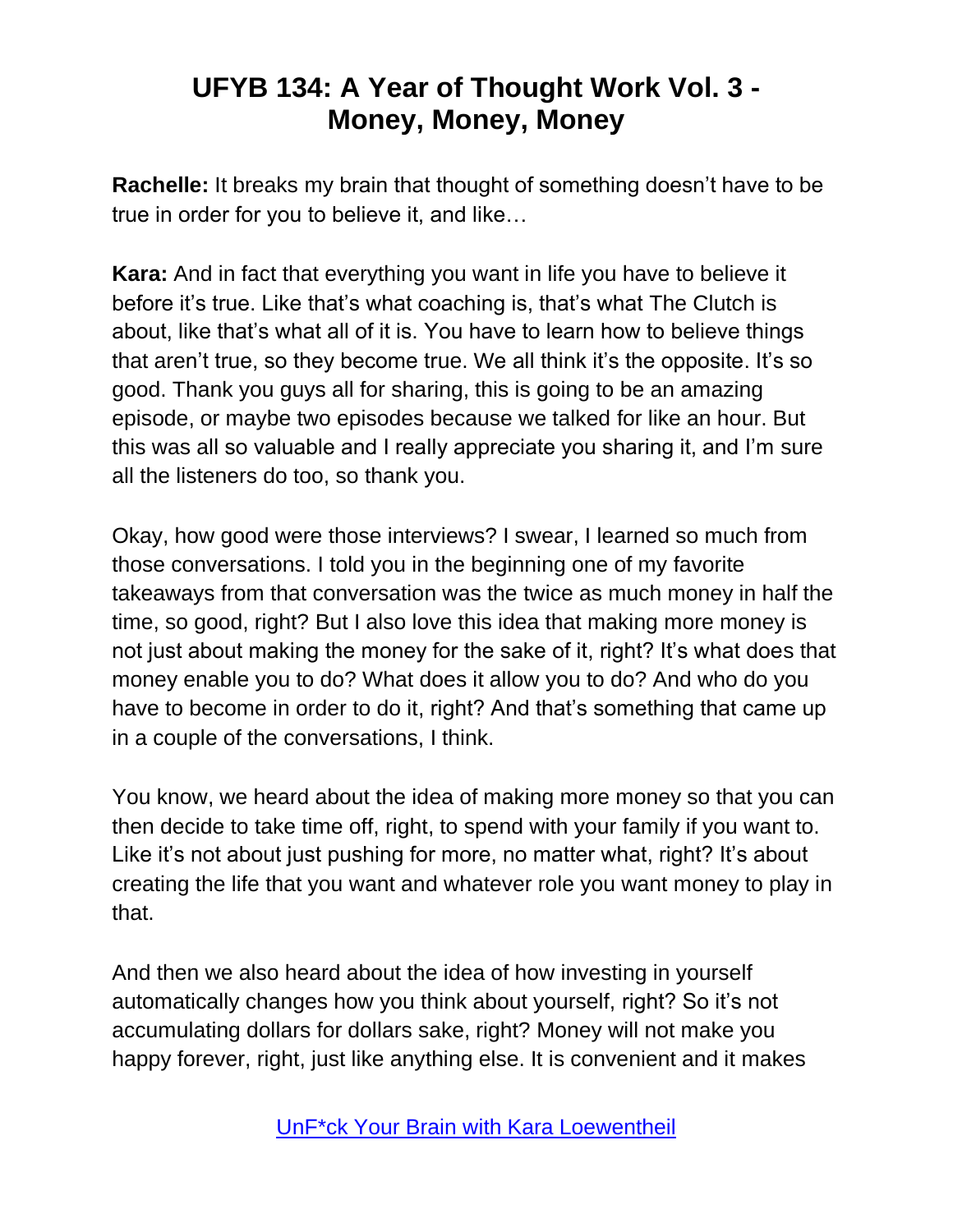your life easier in some ways, but it's not going to turn your life from suffering into endless joy, right? We're still going to have the human experience.

But like any big goal, right, the reason to do it is who do you have to become? So when you, you know, like Rachelle talked about plunk down, and for her it was way more than the price of The Clutch. When you plunk down a big investment in yourself, how does that change how you think about yourself, right, who are you then? When you think about yourself as someone who makes twice as much as you make now, who is that person? What's different between them and you? How do you become that person?

You start to think about yourself differently. Who do you have to become? The person I had to become to have a seven figure business was very different from the person I had to be to have a like much smaller than that nice salary at running a think tank. Like I had to become a different person, not because there was anything wrong with the first person, but that in order to grow and change and evolve I had to become a different person who could have a seven figure business. That was the point of that goal.

It's not that making that money has changed my life to just all rainbows, unicorns and sunshine, right? And I didn't even really change my lifestyle that much and of course, I had, you know, that's my business revenue. And I use it to provide full-time jobs and healthcare and 401Ks to my employees and to my independent, you know, contractors and everything else. It's not about like even most of the time what you do with the money. It's convenient, makes your life easier, if you are below, you know, being able to afford food and shelter, it obviously can change that dramatically.

But it's really about who you have to become to do something you didn't think was possible. Who do you have to become to make the kind of money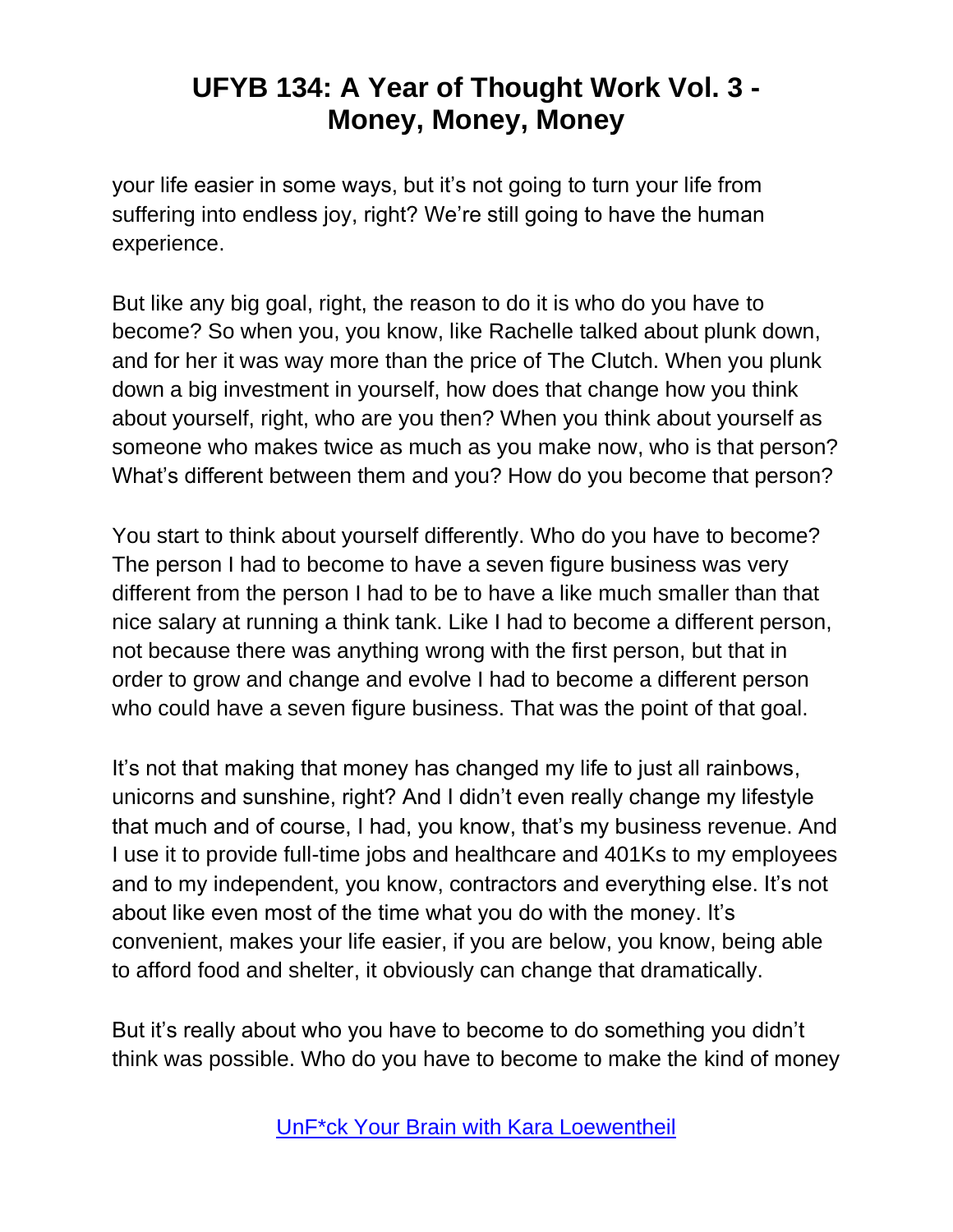you didn't think was possible for you? Just like who do you have to become to write a book you didn't think you could write, right? It's all about who you're going to become in the process. But money is a really good place to work on that because so many of us have so many limiting beliefs about money that we just think are 100% true.

So I hope that listening to those interviews gave you some insights into what is going on in your own brain around money. And if you want to take that work deeper and really start to change it and be able to create more money and more time, right. And be able to feel abundant and possible and grown up and responsible with your money, The Clutch is what you need. You can sign up on unfuckyourbrain.com/theclutch. Or you can text or email to +1347 934 8861. We will send you a link to sign up straight from your phone.

And either way I will see you in there and I look forward to unfucking your money mindset with you, talk to you soon.

If you're loving what you're learning in the podcast, you have got to come check out The Clutch. The Clutch is my feminist coaching community for all things, UnF\*ck Your Brain. It's where you can get individual help, applying all these concepts I teach to your own life, and learning how to do thought work to blow your own mind.

It's where you can learn new coaching tools, not shared on the podcast that will change your life even more. It's where you can hangout and connect over all things thought work with other podcast chickens just like you and me. It's my favorite place on Earth and it will change everything, I guarantee it.